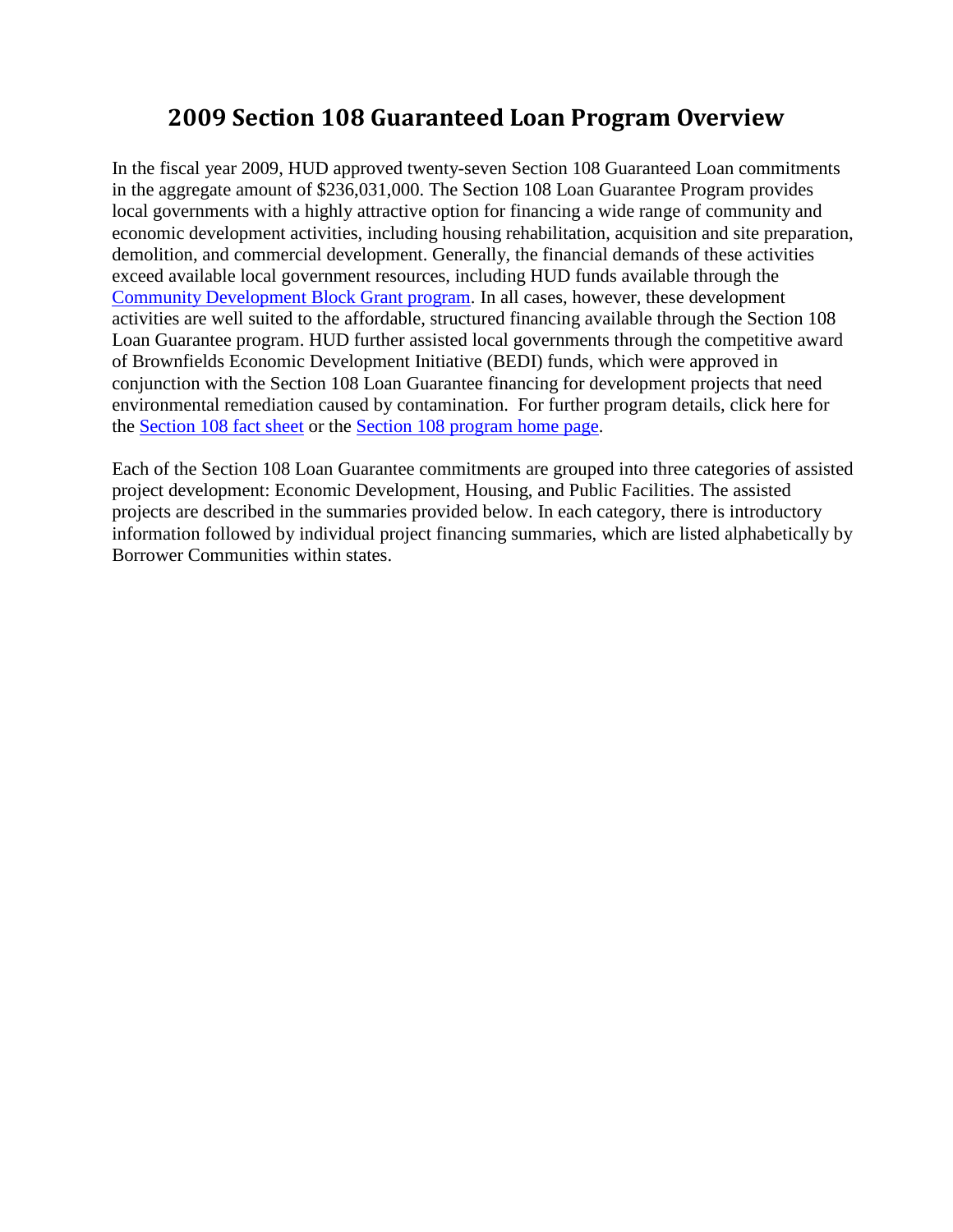# **Economic Development Projects**

Approximately \$195,397,000 in Section 108 Loan Guarantee authority was committed to 18 economic development projects across the country. The size of the commitments ranged from \$500,000 to Carlisle, PA, to assist for-profit businesses as component activities of economic development projects, to \$ 69,700,000 to Boston, MA, to carry out various economic development projects. Four of these projects were further assisted with BEDI grant funds.

## **Arizona**

### **Economic Development Loan Fund**

Mesa, AZ Section 108 Guaranteed Loan - \$16,915,000

The City of Mesa will use the loan guarantee proceeds for the creation of an Economic Development Loan Fund (EDLF). The EDLF will assist new or existing businesses wishing to undertake real estate development or business expansion for the purposes of carrying out economic development or community economic development activities throughout the city. The City will give priority to projects located in specific target areas, which include the CDBG target area, the City of Mesa's Enterprise Zone and the economic activity area, which includes the Union Pacific Business Corridor, Falcon Field Airport and the downtown vicinity.

The EDLF will provide loans to public or private for-profit and non-profit businesses to carry out a variety of activities, which include acquisition of real property, rehabilitation, demolition, site preparation and new construction. The Community Development Block Grant (CDBG) national objective will be met by benefiting low- and moderate-income persons through job creation. The EDLF will create an estimated 484 full time or equivalent jobs of which at least 51% will be held by or available to low-or moderate-income persons.

The City will repay the Section 108 Guaranteed Loan over a 20-year period. Repayments from the EDLF program will be used to repay the guaranteed loan and terns for individual third party loans will be set on a loan-to-loan basis. To secure repayment, the City will assign its interest in EDLF loans secured by liens on real estate, machinery and equipment, and personal guaranties.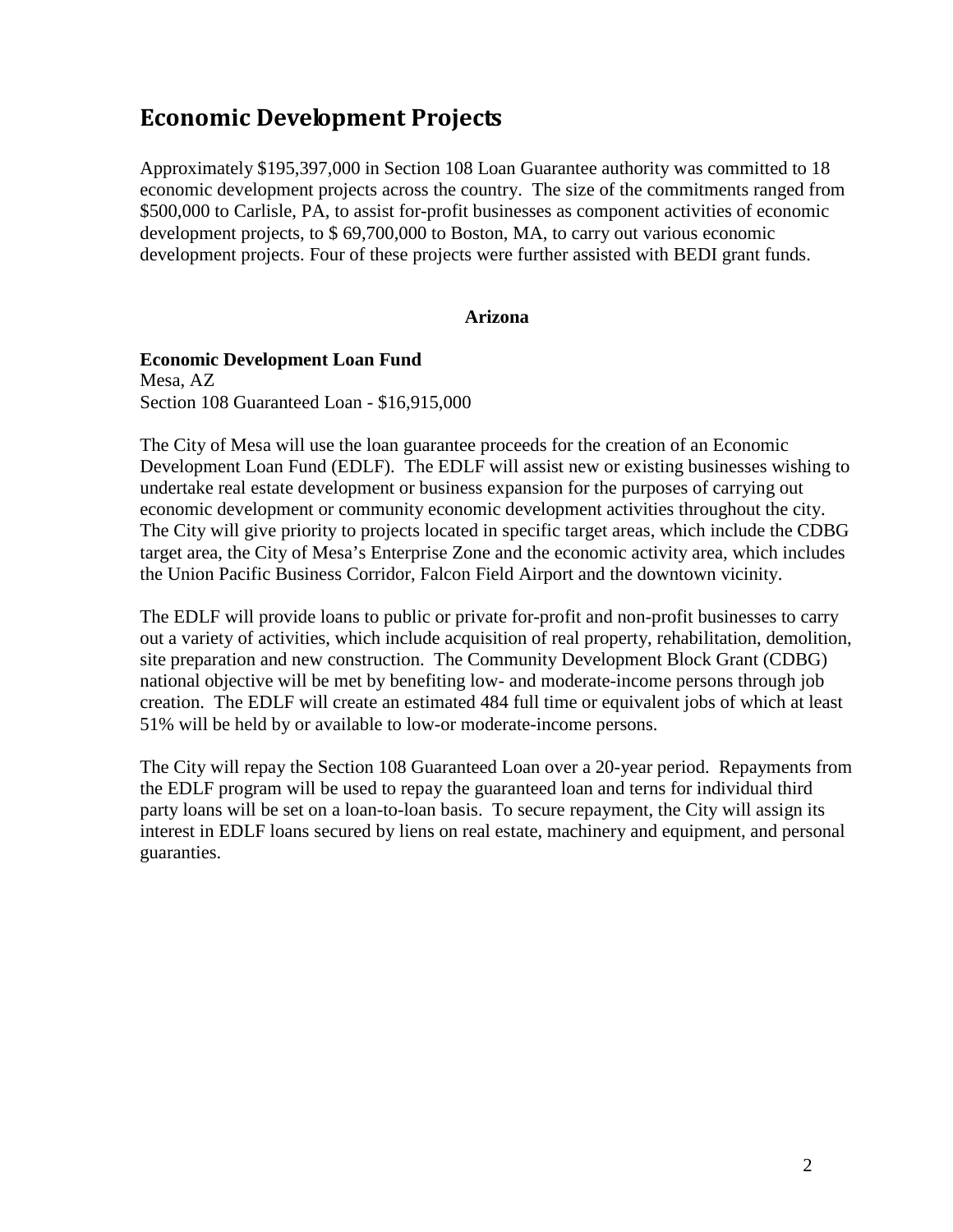## **California**



**Padre Hotel Renovation Project** Bakersfield, CA Section 108 Guaranteed Loan - \$1,800,000

The Padre Hotel was built in 1927 and operated as a hotel up until the late 1960's. Between the late 60's and 1999, a portion of the closed hotel was used as a Single Room Occupancy space with a retail space at street level. By the turn of the century, new property owners had purchased the building and planed to have it renovated and condominiumized. However, due to asbestos related problems, the owners were unable to obtain the necessary permits to complete the renovation. Padre Hotel, L.P, the current owners of the property, purchased the building with plans to return the historic hotel to its original form. Upon completion of a substantial rehabilitation, the hotel will reopen as one of only two full-service hotels located in downtown Bakersfield. The completed project will include 112 rooms, extensive food and beverage facilities, and five meeting rooms.

The City of Bakersfield will relend their loan guarantee proceeds to Padre Hotel L.P. to finance 80 percent of the furnishings, fixtures and equipment (FF&E) as part of the historic hotel rehabilitation. In addition to the Section 108 loan proceeds, the developer will commit \$450,000 in equity to finance the remaining FF&E costs. The Community Development Block Grant (CDBG) national objective will be met by benefiting low-and moderate-income persons through job creation. The City estimates that 158 full time or equivalent jobs will be created as a result of the project.

For additional security, the City will pass through to HUD a third lien on the Padre Hotel property. Further, the City has agreed to allow HUD to use existing pledged grants to prepay the loan guarantee if HUD determines that the standard pledge of future Community Development Block Grant funds is insufficient to assure payment of amounts due.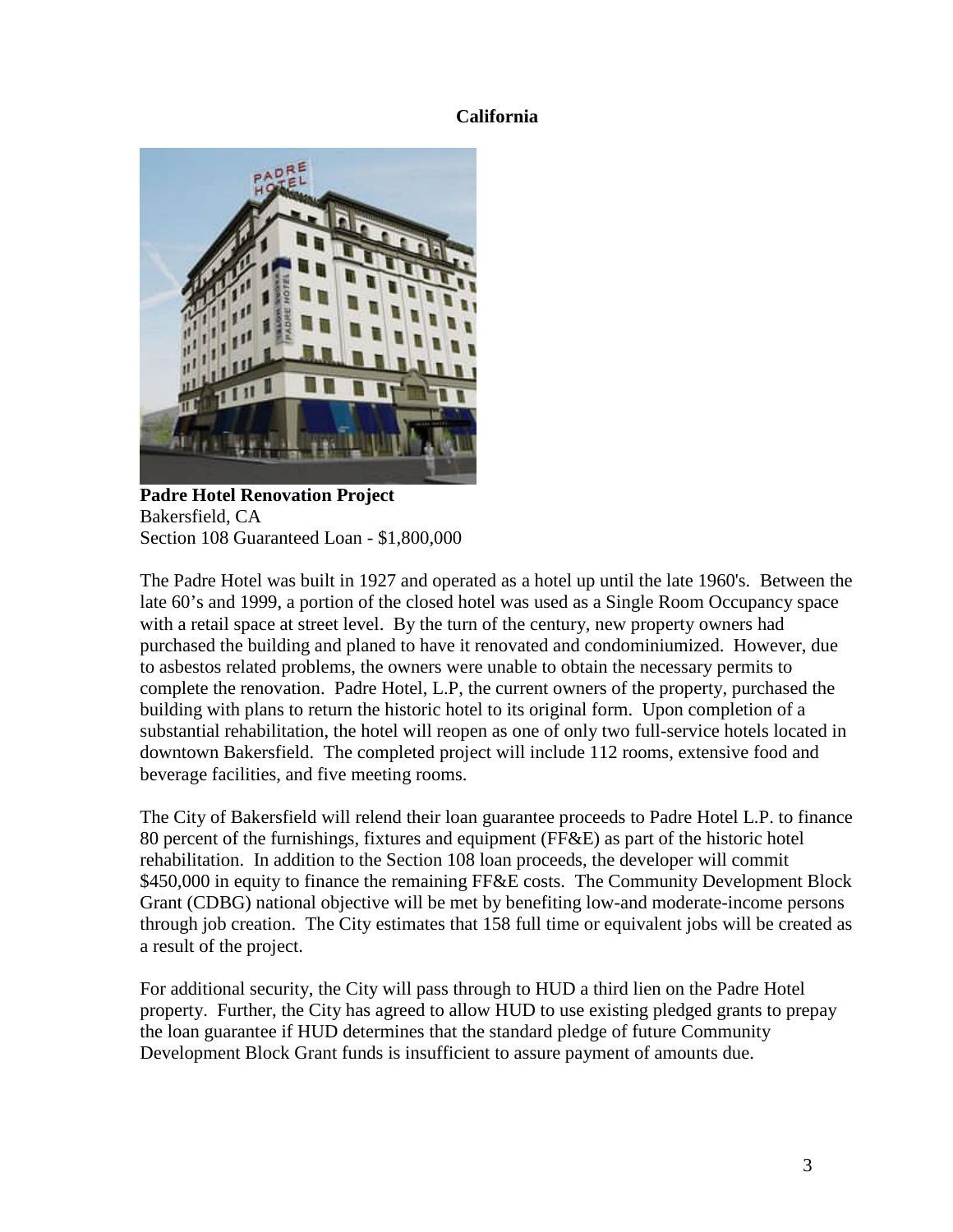

**RAD Ventures Acquisition/Interest Reserve** Los Angeles, CA Section 108 Guaranteed Loan - \$18,200,000

RAD Ventures will acquire a two parcel site at 5860 W Jefferson Boulevard for development of a three-phase commercial, mixed-use project. The project will include two office buildings and one mixed use high-rise complex. The parcel is situated near La Cienega Station, part of the new Expo Line system, which has allowed the community plan area where the project is located to be converted from an Industrial Zone to a Transit-Oriented Corridor. This change will provide the project and surrounding area significant entitlement and economic incentives to spur mixed use development going forward.

The City of Los Angeles will provide the Section 108 loan guarantee proceeds to RAD Ventures to finance land acquisition and capitalization of the debt service reserve during Phase I of the project. This initial phase will include land acquisition and construction of a 301,500 square foot class-A office building. Total Phase I project financing will include \$101,600,000 in senior debt financing, \$18, 200,000 in Section 108 loan guarantee proceeds and \$14,287,875 in developer equity.

The Community Development Block Grant (CDBG) national objective will be met by benefiting low-and moderate-income persons through job creation. The City estimates that 750 full time or equivalent jobs will be created as a result of the project.

The City will repay the Section 108 Guaranteed Loan over a 20-year period and pay interest only for the first four years. The borrower will utilize a debt service reserve to pay interest for the duration of the four year interest only period. Project revenues from the development will be used to repay the guaranteed loan. For additional security, the City pledges its first lien on the project property.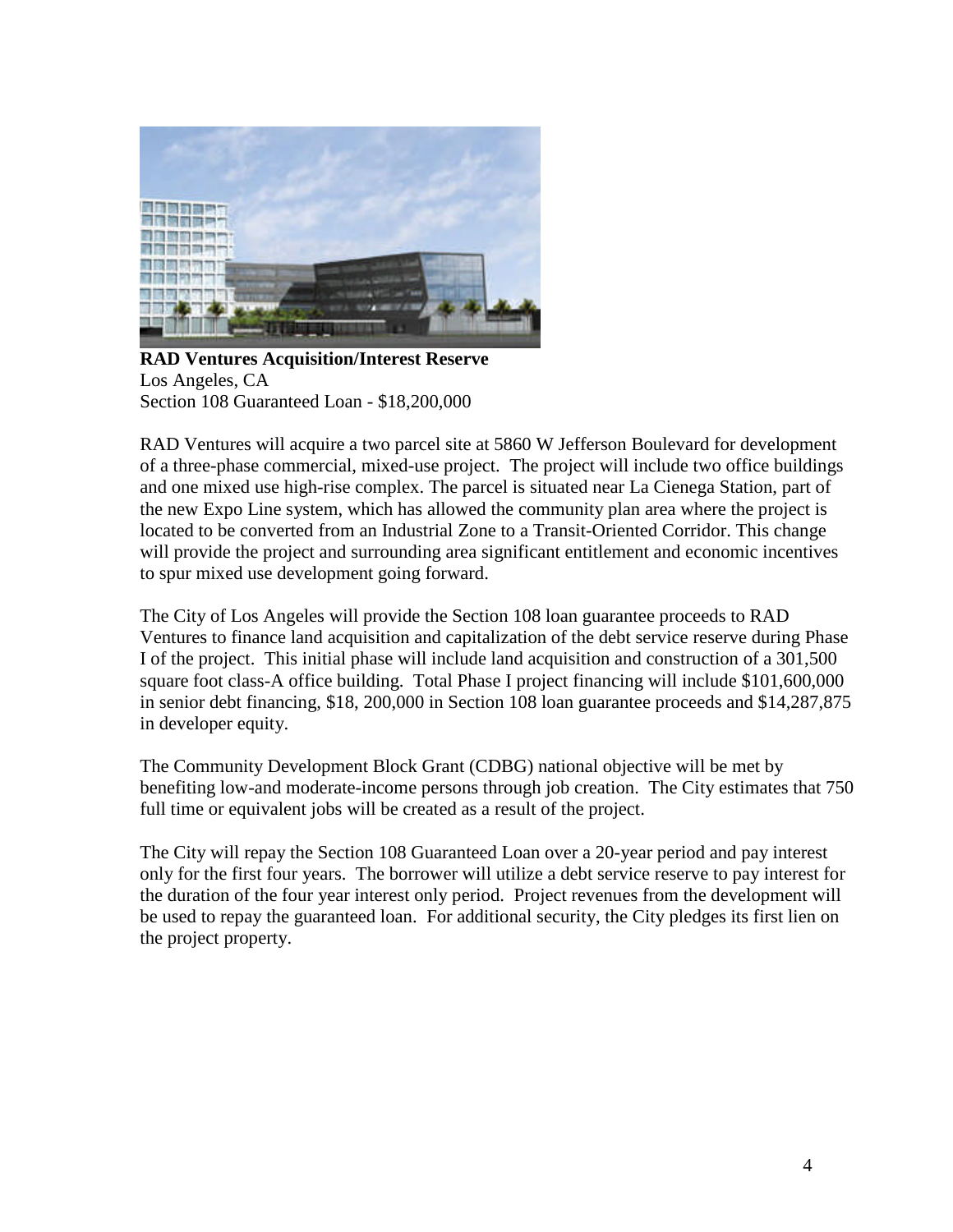

**VEDC Small Business Loan Program** Los Angeles, CA Section 108 Guaranteed Loan - \$15,000,000

The City of Los Angeles will provide \$15,000,000 in financing to the Valley Economic Development Center (VEDC) Small Business Loan Program (SBL) project. The Section 108 loan proceeds will be used for the purpose of funding underwriting, documenting, administering, and extending loans to non-profit and for-profit small businesses.

VEDC is a not for profit California corporation that will coordinate its SBL with technical assistance provided to micros and small business owners by the Los Angeles Business Assistance Program (LABAP). The LABAP is administered through the Economic Development Division of the City's Community Development Department. The VEDC's SBL Program will provide secured loans to small businesses and micro enterprises in amounts ranging from \$75,000 to \$450,000. Additionally, the City will establish a loan loss reserve account at 5% of the outstanding loan balance for meeting potential losses in the loan portfolio.

The Community Development Block Grant (CDBG) national objective will be met by benefiting low- and moderate-income persons through job creation. The City estimates that 429 full time or equivalent jobs will be created or retained from financing the SBL project.

The City will repay the Section 108 loan over a 20 year period and will use SBL program proceeds to pay down the balance of the guaranteed loan. For additional security, the City will assign its interest in the VEDC loan, secured by VEDC's assignment of its interest in third party loans to micro and small business owners.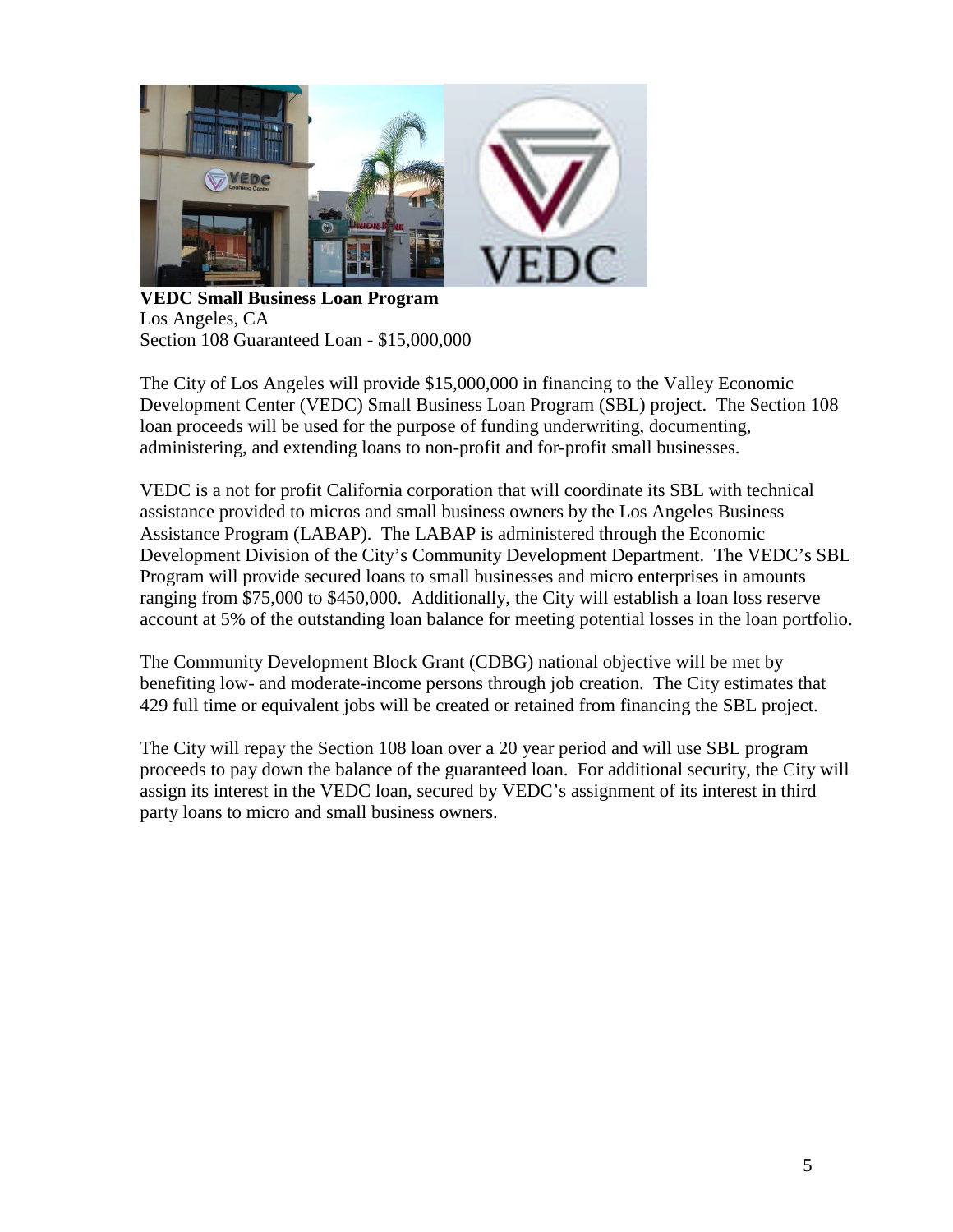

**Calko Steel Project** Los Angeles, CA Section 108 Guaranteed Loan - \$1,317,000

The City of Los Angeles will relend the Section 108 Loan Guarantee proceeds to Calko Steel, Inc. to assist in property acquisition for the Calko Steel Project development. The development will involve acquisition of an 87,416 square foot vacant lot located at 6900 Stanford Avenue and the construction of a new 52,746 square foot building, containing two light manufacturing facilities totaling 48,540 square feet and 4,206 square feet of office space. The project will allow Calko Steel to expand operations and relocate its fabrication and distribution operations to the new building. The site being acquired has been designated as a "brownfields demonstration site" under the City of Los Angeles' Brownfield Program.

The Section 108 funds will be used in combination with \$2,600,000 in private debt, \$844,000 in investment equity and a \$210,000 in Community Redevelopment Agency grant. The Community Development Block Grant (CDBG) national objective will be met by benefiting low- and moderate-income persons through job creation. The City estimates that 38 full time or equivalent jobs will be created from the project.

The City will replay the Section 108 loan over a 20 year term paying interest only for the first two years. The City will use revenues generated from the business to repay the obligation. To secure repayment, the City will provide a first lien on the project's land and improvements.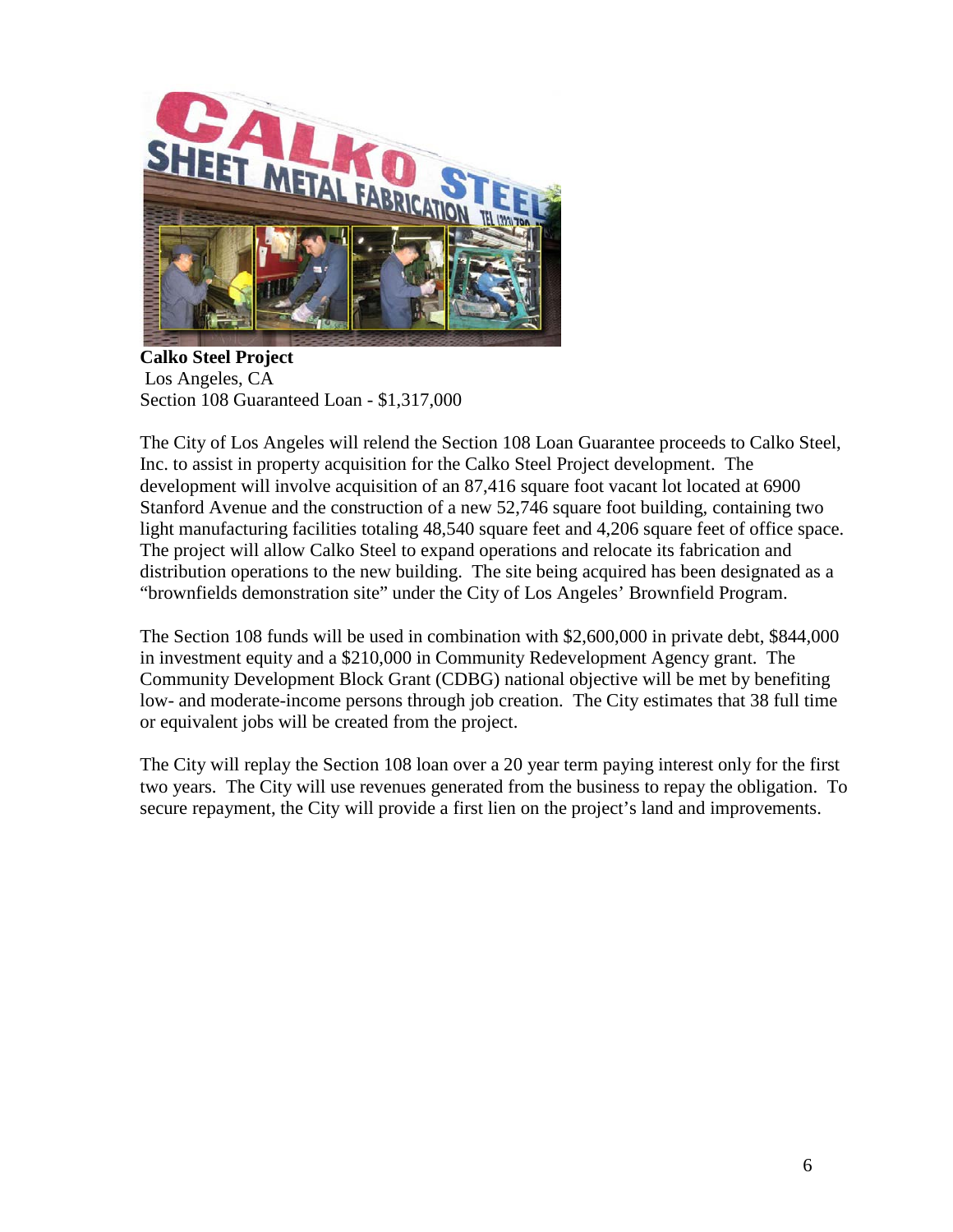

**20 Plex Movie Theater Rehabilitation Project** San Bernardino, CA Section 108 Guaranteed Loan - \$4,760,000

The City of San Bernardino is working with Maya Cinemas, the Developer, to refinance and refurnish a 104,900 square foot 20-plex movie theater in downtown San Bernardino. In December of 2008, the Developer entered into an agreement to purchase the theater from the City and assume responsibility for renovations and refurnishing. Theater renovations will include new carpeting, IMAX sound system and screen upgrades, replacement of many of the Theater's 4,200 seats, and upgrades that will bring the Theater into compliance with the Americans with Disabilities Act. Maya Cinemas is also responsible for providing some public improvements immediately surrounding the Theater, such as the construction of a public plaza with water fountains and pedestrian walkways.

In addition to the Section 108 Loan Guarantee commitment, the Developer will use \$2,900,000 in New Markets Tax Credits equity, an existing Section 108 loan of \$4,240,000, and \$2,600,000 in developer equity. The Community Development Block Grant (CDBG) national objective met by the activities is the elimination of slums or blight on an area basis. The City expects the theater to provide goods and services to 185,388 people in the area, of which 101,222 will have low-and moderate-incomes.

The developer will repay the guaranteed loan over 7 years using revenue from the theater's operations to pay down the obligation. Repayment of the loan will be secured by a deed of trust on the Theater in addition to the standard pledge of future Community Development Block Grant funds if revenues and other sources are insufficient to assure payment of amounts due.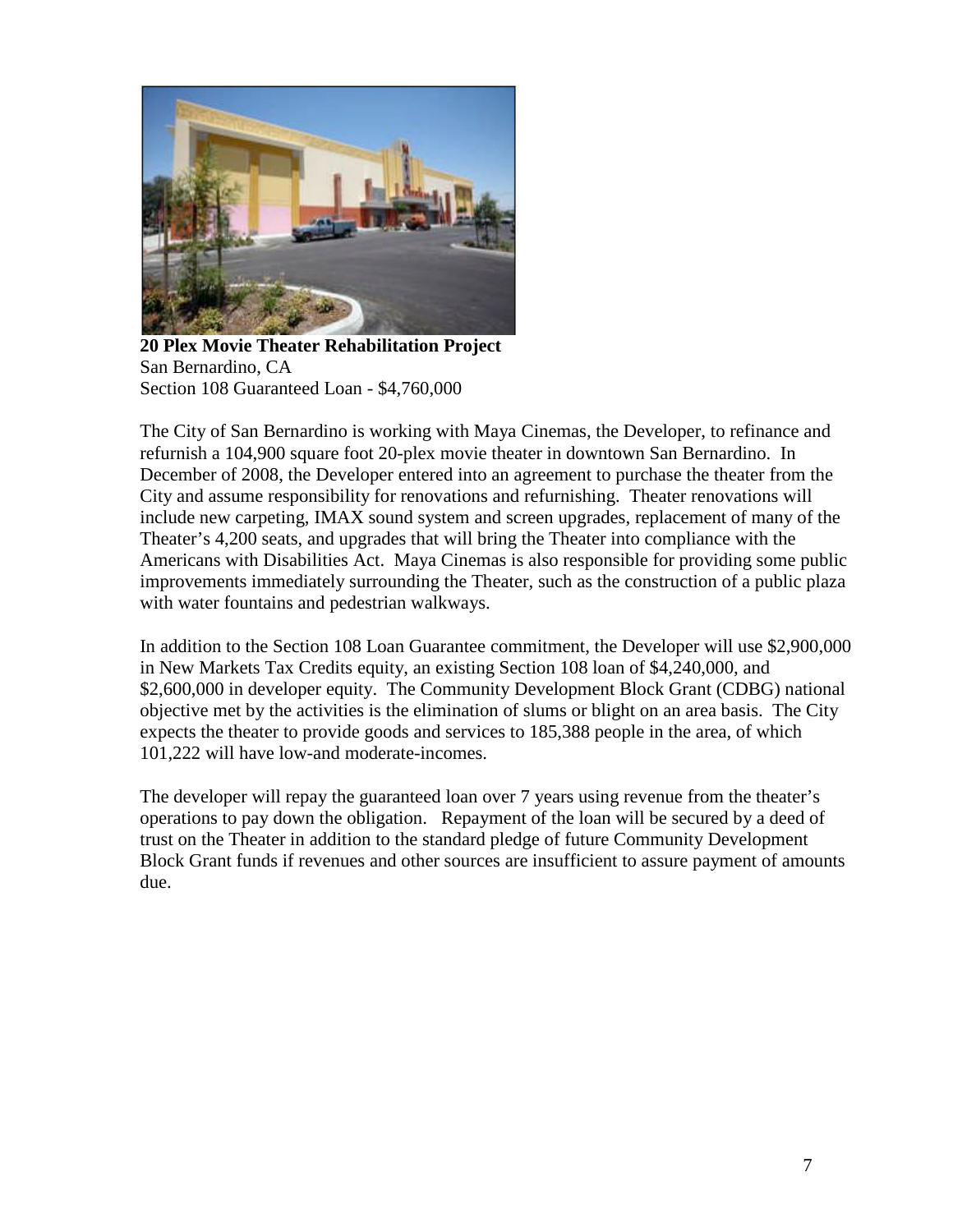## **Colorado**



**Northview Industrial Park** Adams County, CO Section 108 Guaranteed Loan - \$10,000,000

Globleville I, LLC, the Developer, will acquire a 77-acre site in Adams County from Asarco, LLC, a former smelting and mining operation that has since declared bankruptcy. Given the existing level of contamination on the site, the developer will demolish the existing buildings and fully remediate the soil and land. Once remediation is complete, which is anticipated to occur within an 18 month timeframe, the Developer will sell the site to a separate entity, Opus Northwest, LLC, who will construct 860,000 square feet of warehouse and light industrial space on the site.

Adams County will relend the Section 108 proceeds to the Developer to cover costs associated with environmental remediation, demolition, insurance and site improvements to prepare the site for vertical redevelopment. In addition to \$10,000,000 in Section 108 Loan Guarantee proceeds, the project will be financed with \$4,375,771 in Seedco Financial debt, \$1,631,478 in developer equity and \$1,000,000 in grants from the City of Denver.

The Community Development Block Grant (CDBG) national objective will be met by benefiting low-and moderate-income persons through job creation. The County estimates that 500 full time or equivalent jobs will be created as a result of the project.

The County has requested a three year repayment term for the Section 108 loan with interest only for the first two years. Proceeds from the developer's sale of the property to Opus Northwest, will be used to pay down the balance of the guaranteed loan in full. For additional security, the County will assign its interest in the loan to the Developer, which will be secured by the forward sale agreement to Opus Northwest and future tax increments of \$23 million over the next 25 years.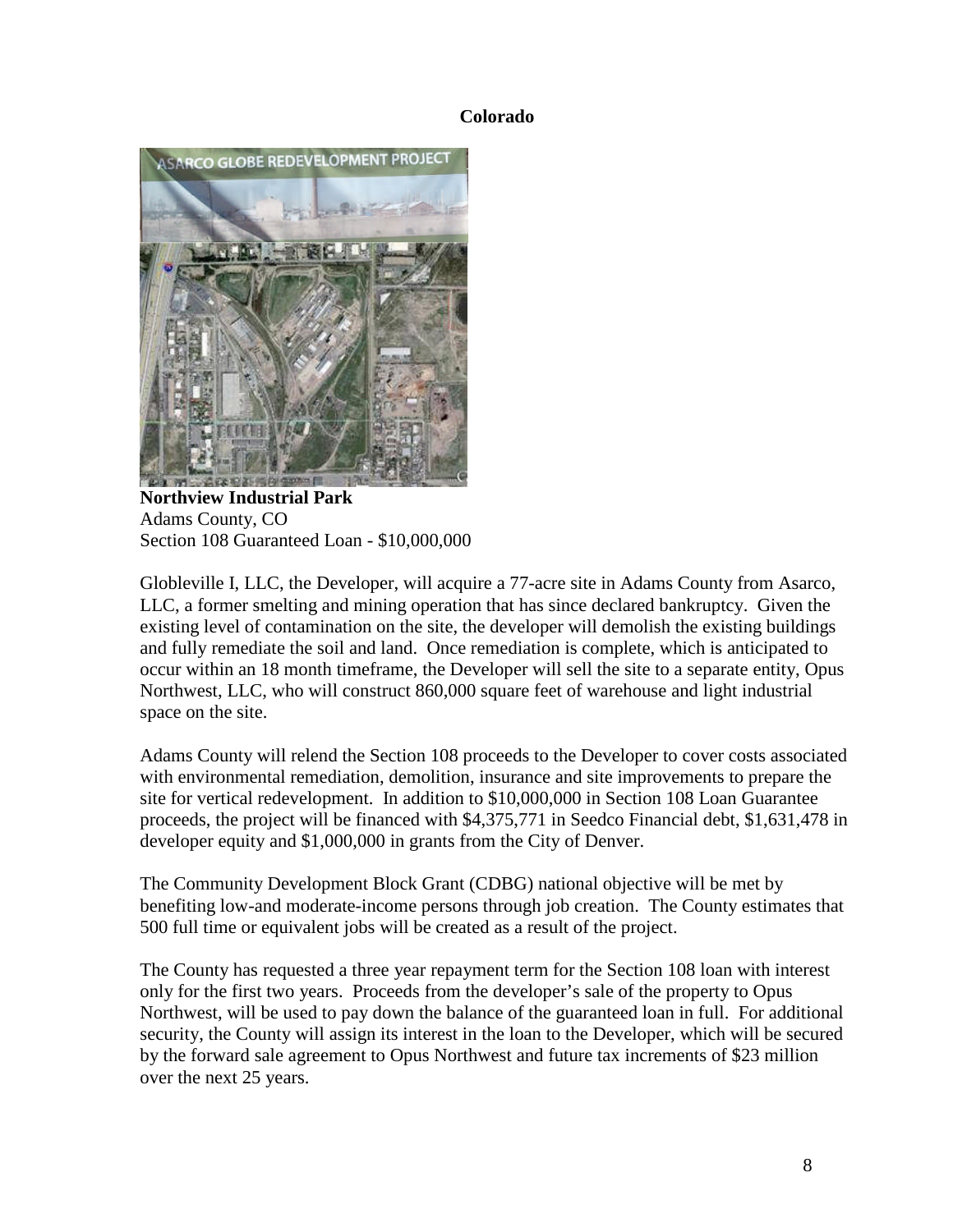**Florida**



**Coral Square Shoppes Redevelopment** Fort Pierce, FL Section 108 Guaranteed Loan - \$3,395,000 Brownfields Economic Development Initiative Grant - \$800,000

The City will relend the Section 108 Loan Guarantee proceeds to Tulepan Management to open the Coral Square Shoppes upon redevelopment of the Coral Square shopping center. The shopping center, which is situated on a 16-acre site in the southern section of the City, was badly damaged during three separate hurricanes occurring in 2004 and 2005. As a result of the damage and subsequent environmental contamination, the City was forced to condemn the site in its entirety. In order for the site to regain its utility, the existing buildings require demolition and the site requires environmental remediation. Once redeveloped, the Coral Square Shoppes will house 24 new retail spaces.

Proceeds of the Section 108 Loan Guarantee will be used to cover the cost of site preparation, construction and rehabilitation. Additionally, an \$800,000 Brownfields Economic Development Initiative Grant will be used for site remediation and capitalization of a debt service reserve. All other project costs will be covered by \$23,535,000 in debt financing and \$10,900,000 in private equity. The Community Development Block Grant (CDBG) national objective will be met by benefiting low-and moderate-income persons through job creation. The City estimates that 570 full time or equivalent jobs will be created or retained from the project.

The Section 108 Loan Guarantee commitment will be serviced by the City over a nine year amortization period. The City will use revenues from the project to pay down interest and the outstanding balance of the loan. Repayment of the loan will be secured by a first lien on the Coral Square property.

## **Massachusetts**

**Boston Invests in Growth Loan Pool** Boston, MA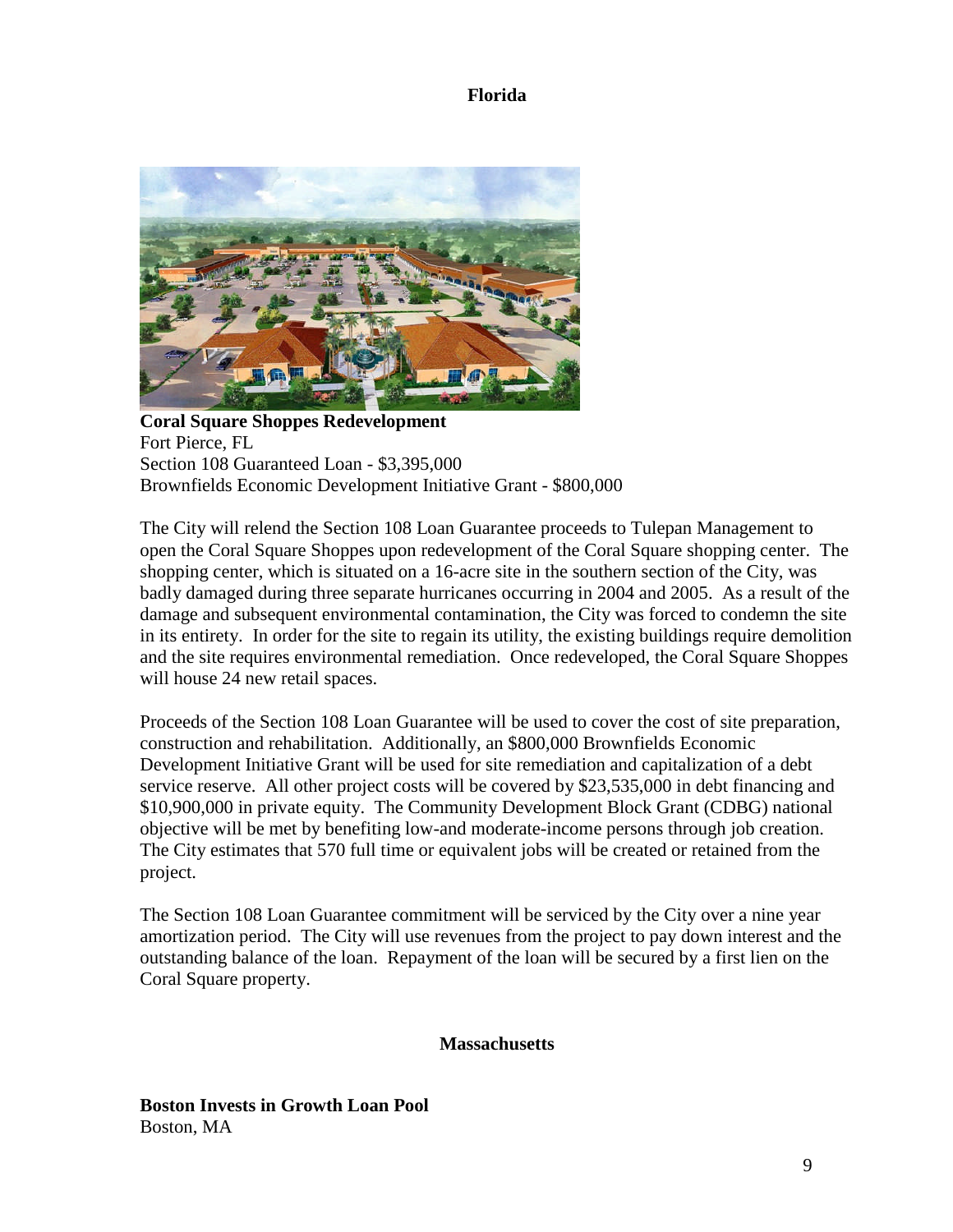Section 108 Guaranteed Loan - \$69,700,000

The City of Boston will use the Section 108 Loan Guarantee proceeds to create the Boston Invests in Growth Loan Fund to stimulate commercial real estate development. The loan pool will focus on economic development activities and provide gap financing for projects in the \$10 million to \$15 million range. The City will set aside up to 10% of the loan pool for smaller neighborhood-based projects with an average loan size of \$500,000.

Through the loan fund, the City is considering three projects for immediate funding consideration: 1) Sawyer Enterprises, W Hotel, \$10,000,000, construction of a restaurant, spa, and destination bar at the new W Hotel. This loan will create 300 new jobs; 2) Finard Properties, Shops at Riverwood, \$5,000,000, construction of retail including a bank, supermarket, shoe store, and a national clothing retailer. This loan will create 300 new jobs; and 3) Pappas Enterprises, Gloria Foods, \$700,000, to facilitate the opening of a new neighborhood market in South Boston. This loan will create 30 new jobs.

The Community Development Block Grant (CDBG) national objective will be met by benefiting low-and moderate-income persons through job creation. The City estimates that throughout the life of the loan pool, 1,992 full time or equivalent low-and moderate-income jobs will be created or retained.

The City has requested a 20-year repayment term and will use payments from the loan pool to repay the Section 108 Loan. To secure repayment of the guaranteed loan, second liens on project property and other assets will be obtained through the third party loans to businesses.

## **New York**

**26 North Street Building Renovation Project** Middletown, NY Section 108 Guaranteed Loan - \$750,000 Brownfields Economic Development Initiative Grant - \$400,000

The City of Middletown will relend the Section 108 Loan Guarantee proceeds to Polonia Ventures, LLC to acquire and renovate an abandoned eight-story building located at 24-26 North Street. The project will turn an abandoned site and building, in need of environmental remediation, into a mixed use office, retail and residential development. The renovated

building will include commercial and office space on floors one and two, 16 market rate apartment units on floors three through six, and a restaurant bar/lounge on floods seven and eight.

In addition to the Section 108 Loan Guarantee commitment, a \$400,000 Brownfields Economic Development Initiative (BEDI) grant will be to cover costs associated with the project. Further, \$925,916 in senior debt and \$520,000 in developer equity will also be used as financing for the renovation.

The Community Development Block Grant (CDBG) national objective will be met by benefiting low-and moderate-income persons through job creation. The City estimates that 40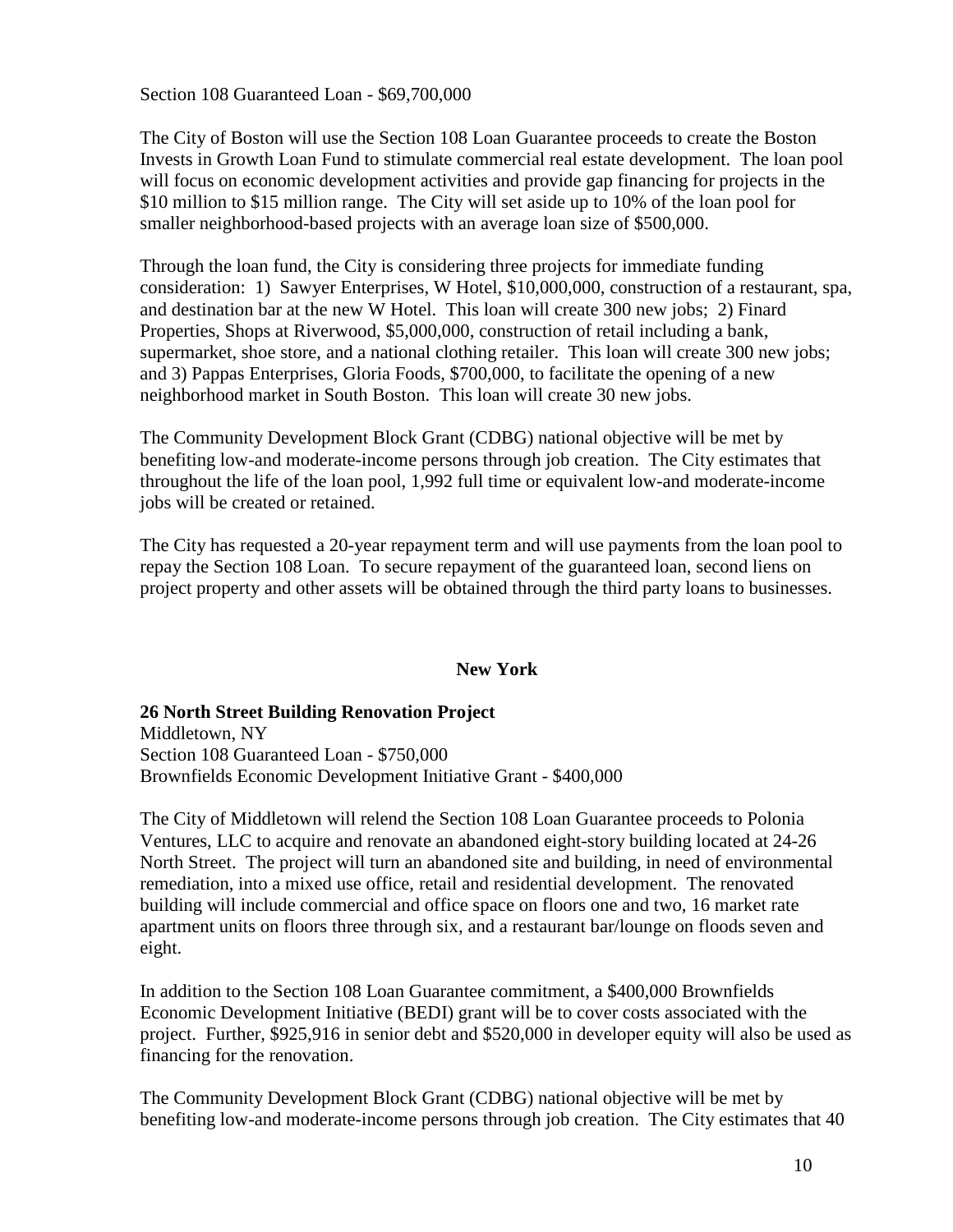full time or equivalent jobs will be created from the project and will work closely with the New York State Department of Labor to maintain the targeted level of employment.

The City will repay the Section 108 loan commitment over a twenty year period using project revenues to pay down the loan. To ensure repayment, a  $2<sup>nd</sup>$  lien on real property and personal and corporate guarantees have been secured from the developing entity and equity holders.

## **Pennsylvania**

**Economic Development Loan Pool** Carlisle, PA Section 108 Guaranteed Loan - \$500,000

The Borough of Carlisle will work with the Cumberland County Redevelopment Authority (RDA), who will act as the administrative agent on the Borough's behalf, to establish a revolving economic development loan pool to assist in revitalizing Downtown Carlisle. The loan fund will initially make a loan of \$350,000 to one business borrower and make three additional loans of \$50,000 to three other business borrowers. The economic development loan pool will be established as a revolving loan pool so that once the initial borrowers repay their loans, additional loans can be made to subsequent borrowers. All third-party business loans capitalized through the loan pool will go toward financing business expansion and new business development.

The Community Development Block Grant (CDBG) national objective will be met by benefiting low-and moderate-income persons through job creation. The Borough estimates that throughout the life of the loan pool, 16 full time or equivalent low-and moderate-income jobs will be created or retained.

The Borough will repay the Section 108 loan over a ten year term using its future CDBG grants. The Borough will utilize all third-party borrower repayments to recapitalize the loan fund for future third-party business loans. To secure repayment, the Borough will pledge its interest in its third-party loans, which will include liens on real property.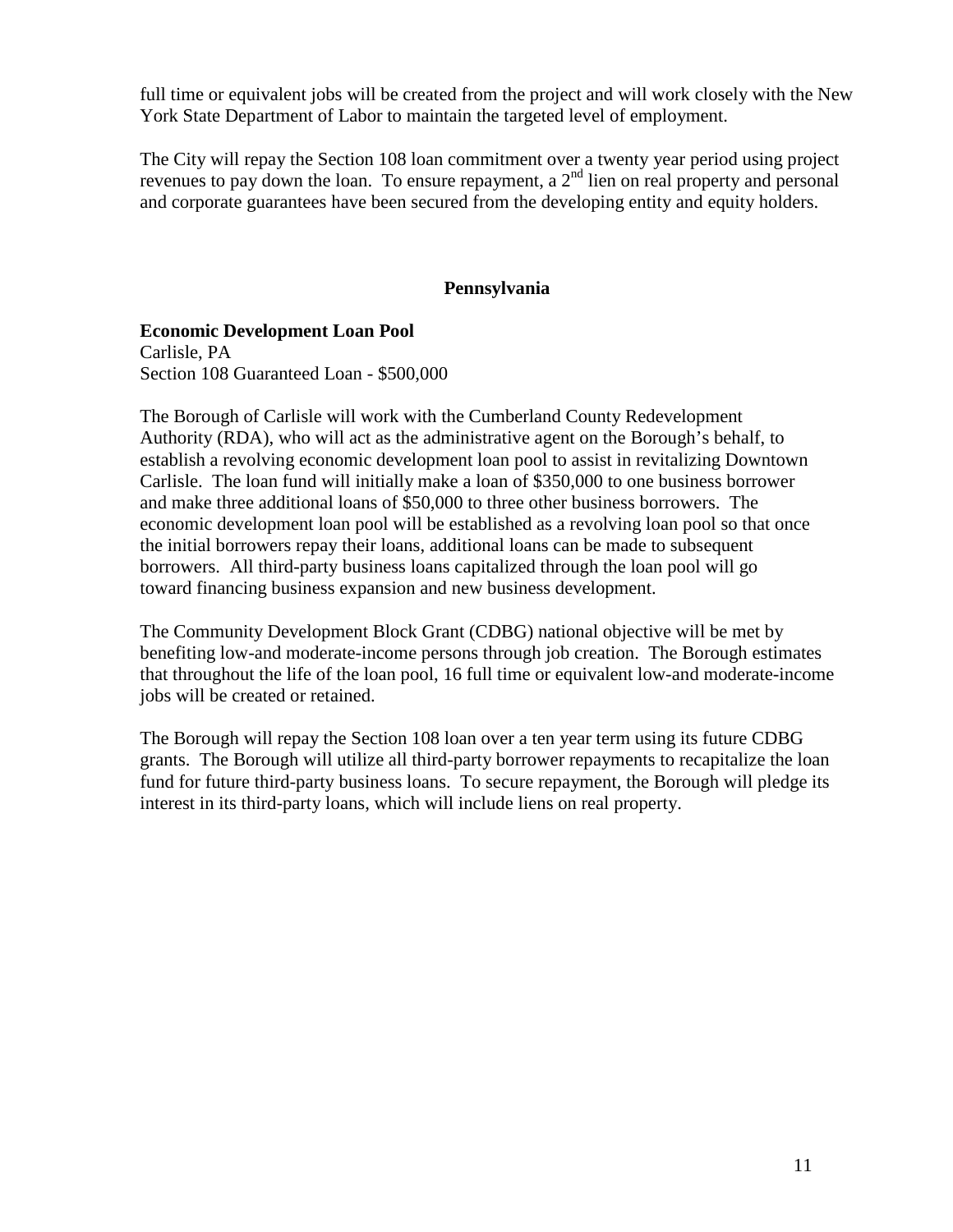

**East Liberty Portal Project** Pittsburgh, PA Section 108 Guaranteed Loan - \$10,000,000 Brownfields Economic Development Initiative Grant - \$2,000,000

The City of Pittsburgh will relend the Section 108 Loan Guarantee proceeds to Eastside V Limited Partnership, the Developer, to prepare a five-acre site for construction of a 160,000 square foot Target store and 460 on-grade parking spaces in the City's East Liberty neighborhood. Concurrently, the Developer will be working with the Urban Redevelopment Authority of Pittsburgh (URA) and the Port Authority of Allegheny County to redesign and reconstruct the surrounding street infrastructure to accommodate the Port Authority's existing bus traffic. Although the new Target store will be one of more than 1,740 locations nationwide, it will be the first within Pittsburgh's boundaries.

The Developer utilized two bridge loans to acquire the site in December of 2008. In addition to the loan guarantee commitment, the Developer will use a \$2,000,000 Brownfields Economic Development Initiative (BEDI) grant to demolish the site's existing structures, remediate the site's environmental contaminants, make site improvements and relocate displaced businesses and residents. Further, \$20,000,000 in PNC Bank debt, \$12,609,698 in New Markets Tax Credits (NMTC) equity, a \$2,100,000 "Business in Our Sites" State of Pennsylvania grant and \$1,491,315 in developer equity will also be used to finance the project.

The Community Development Block Grant (CDBG) national objective will be met by providing area benefit to low-and moderate-income persons and the project will be located in a previously HUD-approved Neighborhood Revitalization Strategy Area (NRSA). The Target store's service area, which is primarily residential, will include 37 census tracts and 84,721 people, of which 45,085 will have low-to moderate-incomes. The development is also expected to create 115 full-time or equivalent jobs.

The City will repay the \$10,000,000 Section 108 loan over a twenty-year term, the first seven years being interest-only. Revenues from the Target store will be used as the source of repayment for the loan guarantee commitment. To ensure repayment, the loan will be secured by a second mortgage on the development's property.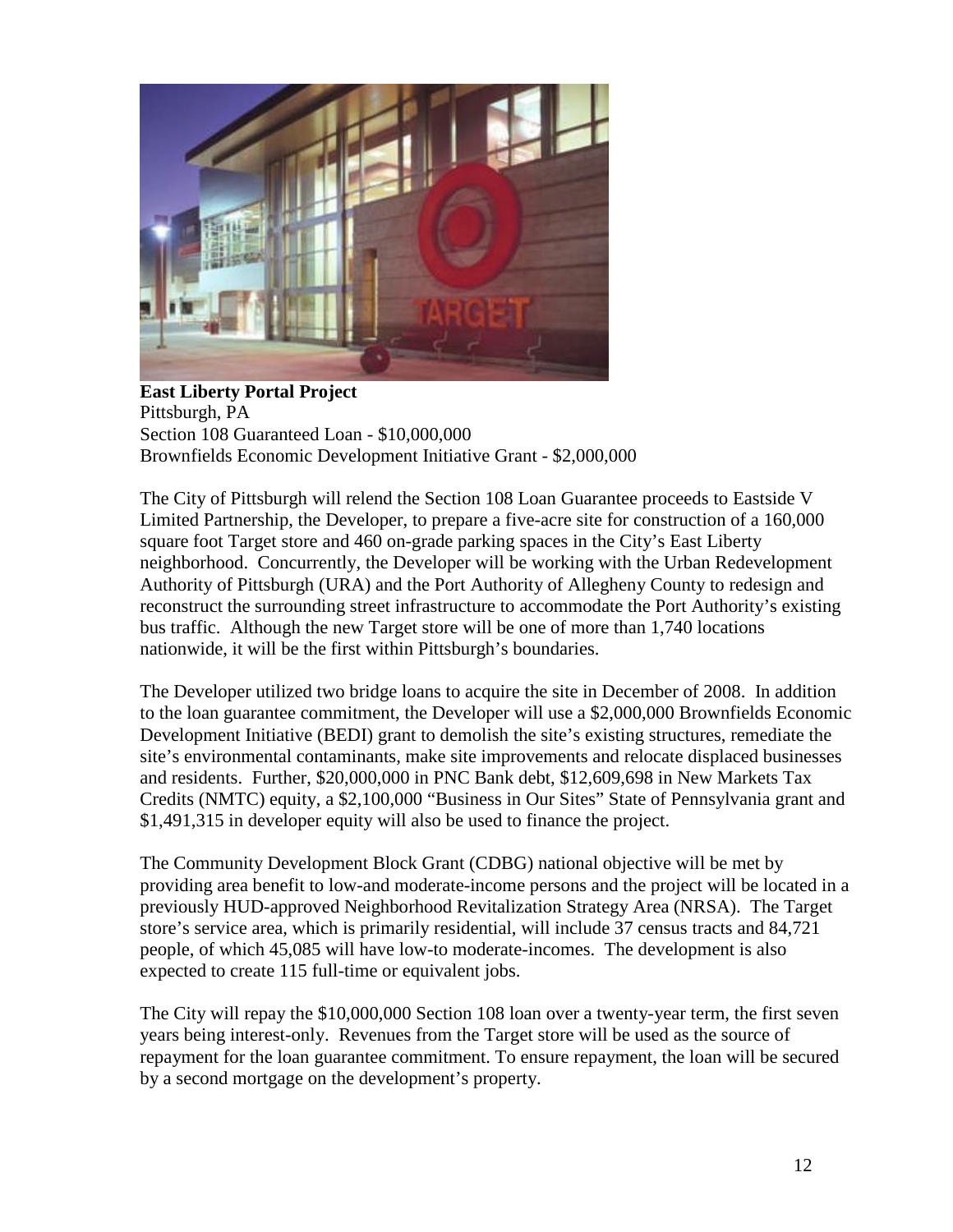## **City Wide Loan Pool #7**

Philadelphia, PA Section 108 Guaranteed Loan - \$20,000,000 Brownfields Economic Development Initiative Grant - \$6,000,000

The City of Philadelphia will use \$10,500,000 in Section 108 Loan funds to expand its existing City-wide Loan Pool Program number seven, in conjunction with three recipients of a Brownfield Economic Development Initiative (BEDI) grant awards. The City will use the balance of funds for economic development projects with the remaining \$2,000,000 for slum and blight activities. The City's seventh community wide loan pool will be administered by The Philadelphia Industrial Development Corporation (PIDC). The following projects will be initially undertaken through the sevenths City Wide Loan Pool:

| <b>Section 108 Funds</b>                                                                  | <b>BEDI</b> Funds |
|-------------------------------------------------------------------------------------------|-------------------|
| $$2,000,000$ -Essington Avenue<br>(Philadelphia Regional Produce Market)                  | \$2,000,000       |
| $$5,000,000 - Schmidt's Development Project$                                              | \$2,000,000       |
| $$3,500,000 -$ Plaza at Enterprise Heights<br>(Mill Creek and Walnut Hills Neighborhoods) | \$2,000,000       |

**(1) Essington Avenue**: The site in the 6700 block of Essington Avenue will be transformed into the new Philadelphia Regional Produce Market with state of the art amenities for area growers. This facility will enhance the preservation of high quality fresh produce to enable the growers to reach new markets. The project will create 400 new jobs and retain 1,100 jobs.

**(2) Schmidt's Development**: The project will transform 8.2 vacant acres into a walkable streetscape with a 160,000 square foot retail center at  $2<sup>nd</sup>$  and Girard Avenues. The project will create 533 jobs for low-to moderate-income persons.

**(3) Plaza at Enterprise Heights**: The City is proposing to use funds to prepare 3.5 acres in the Mill Creek and Walnut Hill neighborhoods for various commercial and retail developments. The project will be located between 4600 and 4700 Market Street. The project will feature a green roof and provide 45,000 square feet of commercial space along with 30,000 square feet for retail tenants. This project is expected to create 100 construction jobs and 100 permanent full time or equivalent positions, with at least 51 percent being held for low-to moderate-income persons.

The Community Development Block Grant (CDBG) national objective will be met by benefiting low-and moderate-income persons through job creation. The City's loan program is currently in its sixth round of funding and has provided \$144 million in loans and has leveraged \$590 million of other funds in 59 projects, which have created 2,412 new jobs.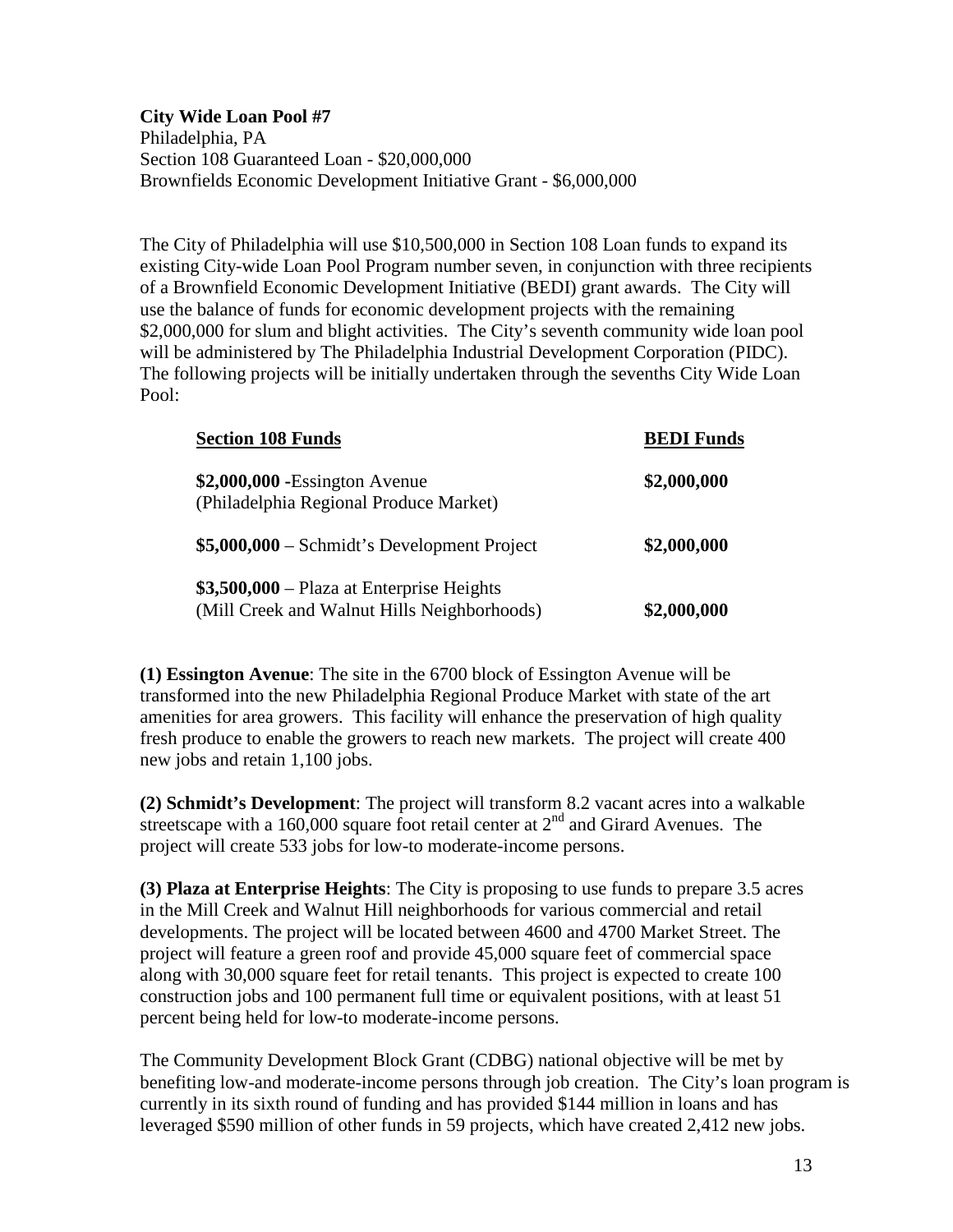The City will utilize repayments from its loan pool program to service the Section 108 debt and has requested a twenty-year repayment term with interest only for the first four years. To secure repayment, the City will provide its interest in third party loans secured by real property, personal guarantees, equipment, accounts receivable or inventory, as well as Tax Increment Financing (TIF).

### **Washington**



**White Center Commercial Plaza (Part II)** King County, WA Section 108 Guaranteed Loan - \$1,000,000

The Developer, White Center Square, LLC, is developing a multi-tenant commercial plaza known as White Center Commercial Plaza. The project will include two, one-story buildings and surface parking. The larger of the two buildings will be used to operate an Asian grocery store, Vietnamese noodle shop and four other retail spaces. The smaller building has been designed to accommodate four additional retail tenants. In total, the project will provide 26,523 square feet of retail space.

In 2007, King County provided the Developer a \$5,250,000 Section 108 Loan Guarantee commitment for the project. After the project's original contractor was unable to obtain performance bonding, the Developer had to rebid and hire a new contractor, which increased project costs and changed the overall size of the project. Due to these unforeseen changes, the Developer determined that an additional \$1,000,000 Section 108 Loan Guarantee commitment was required to complete the project. Proceeds from both loans will be used to cover costs associated with land acquisition and construction.

In addition to the 6,250,000 in 108 Loan Guarantee proceeds, the project will utilize \$3,115,688 in New Market Tax Credit Equity and \$1,549,219 in owner equity. The Community Development Block Grant (CDBG) national objective will be met by providing benefit to low-and moderate-income persons on an area basis. The area is primarily residential and the percentage of low to moderate income persons living in the area is 64.9%. The County expects the retail space and grocery store to provide goods and services to a service area encompassing 10,570 low and moderate-income persons.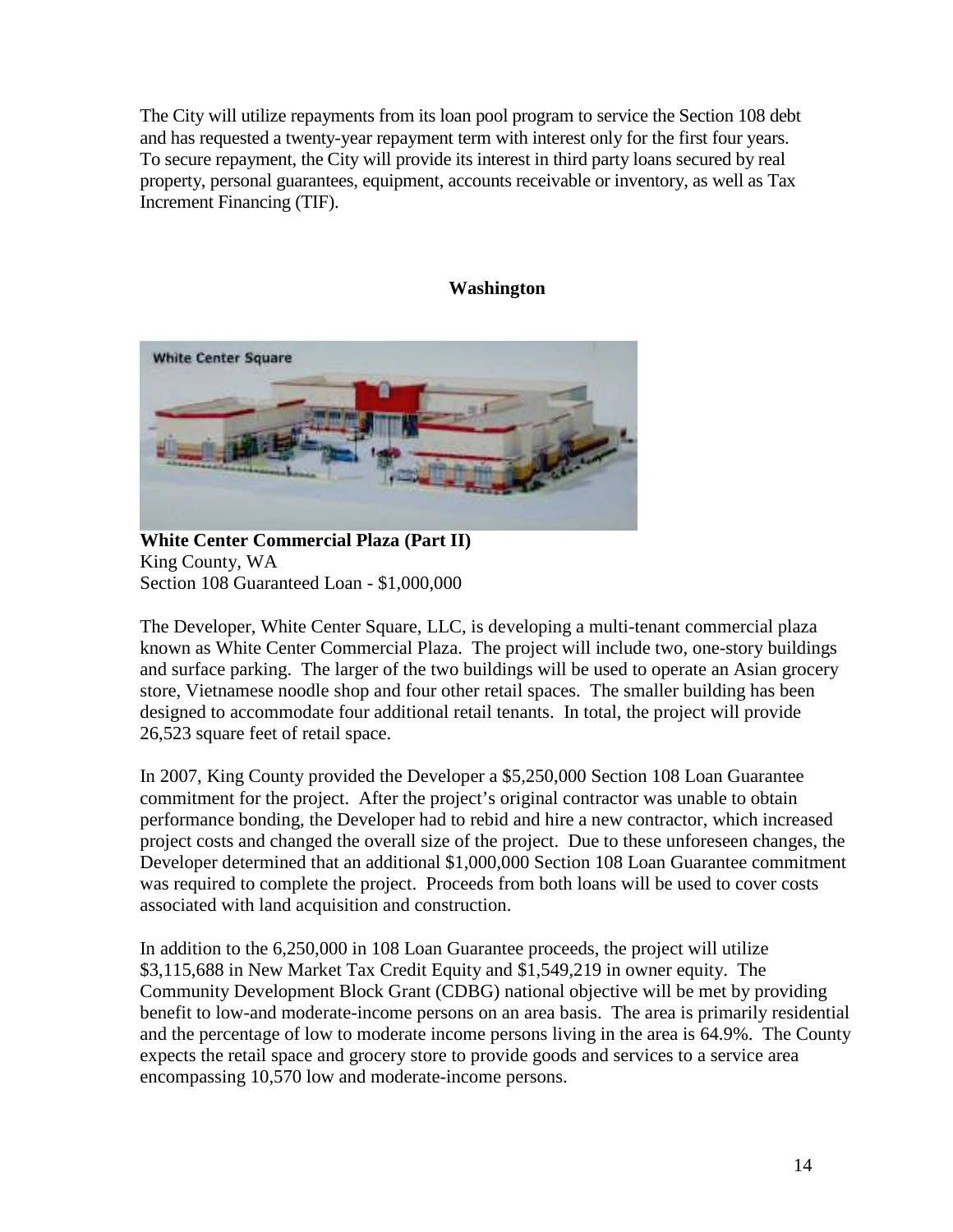Lease generated revenues will be used to repay the loan guarantee commitments over a 20-year amortization term. The loans will be interest only for the first seven years. To secure repayment, the loans will be collateralized by a first lien position on the real property.

## **Multi-State**



**Boscov's Permanent Working Capital Project** Section 108 Guaranteed Loans - \$46,720,000

The cities of Scranton, PA, Wilkes-Barre, PA and Vineland, NJ in collaboration with Atlantic County, NJ and a six county partnership in the Commonwealth of Pennsylvania, including Blair, Butler, Cambria, Lackawanna, Lebanon and Schuylkill counties, will utilize proceeds from a series of Section 108 Loan Guarantee commitments to provide a timely permanent working capital loan to Boscov's LLC. Boscov's Inc, which is the parent company of Boscov's LLC, has been in operation since 1911 and owns and operates 39 department stores in five states.

Due to increasing economic difficulty and the sudden downturn in consumer spending in the company's target areas of business, the company and its wholly-owned subsidiaries was forced to file for Chapter 11 Bankruptcy on August 4, 2008. The bankruptcy filing has allowed the company to reorganize and restructure its business operations while paying off existing creditors. On November 21, 2008, the U.S. Bankruptcy Court approved the sale of the company's assets to a legal entity organized by the company. To facilitate the sale, the company has arranged financing of \$53,000,000 in equity and \$46,720,000 in short-term debt from Susquehanna Bank. Additionally, the company secured a \$205,000,000 line of credit for working capital to continue store operations during its reorganization and restructuring phase.

In order to fully finance of the company's asset sale and repurchase, Boscov's LLC needs a permanent working capital loan to refinance its expiring short-term debt. To ensure the permanent working capital is available, the multi-community consortium will enter into a joint loan agreement with Boscov's LLC and the Pennsylvania Economic Development Financing Authority (PEDFA). The breakdown of Section 108 commitments by community and other sources of financing will be the following:

| Section 108 Loan (Scranton, PA)     | \$3,000,000 |
|-------------------------------------|-------------|
| Section 108 Loan (Wilkes-Barre, PA) | \$3,000,000 |
| Section 108 Loan (Vineland, NJ)     | \$2,720,000 |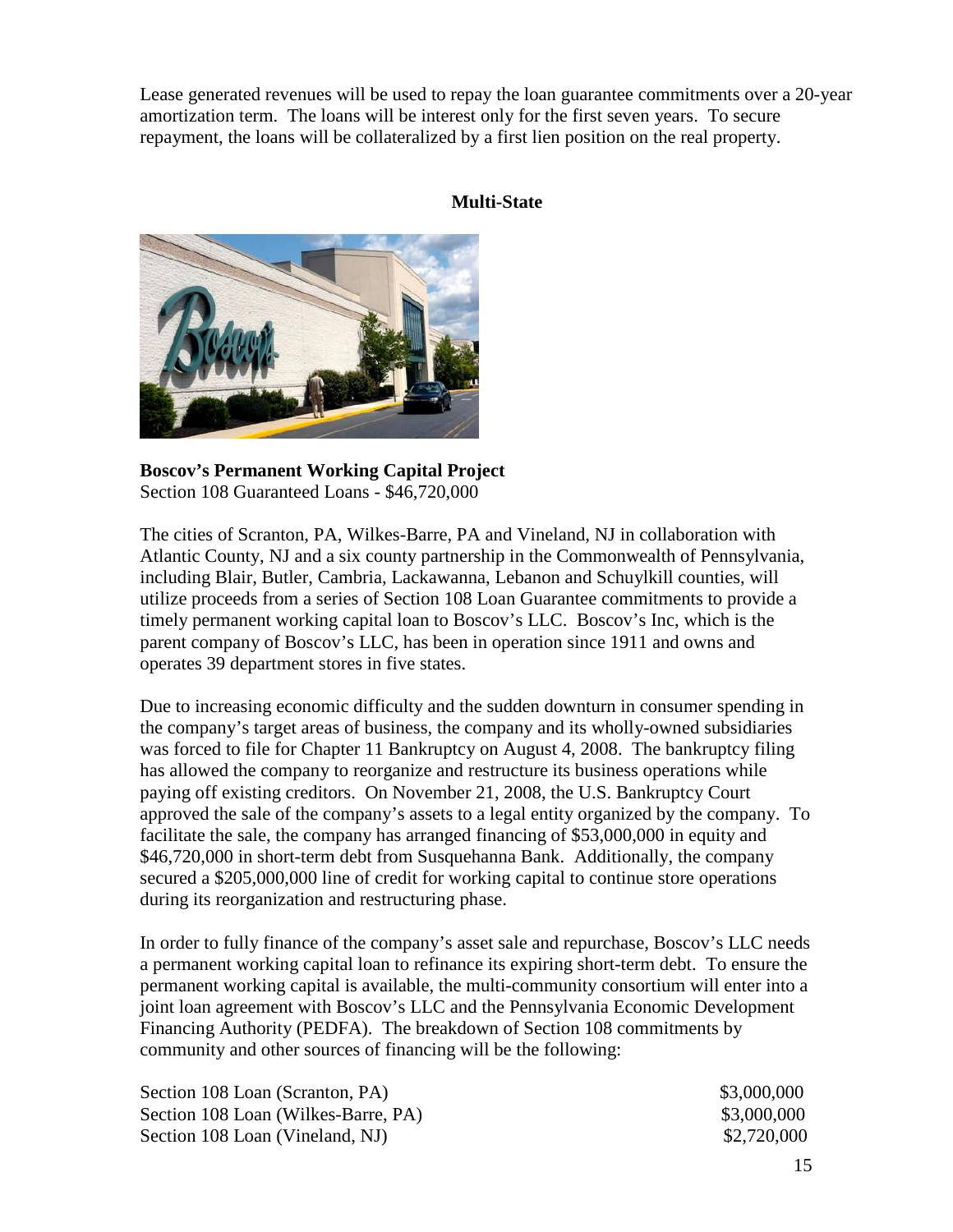Section 108 Loan (Atlantic County, NJ)  $$3,000,000$ Section 108 Loan (State of Pennsylvania Consortium) \$35,000,000 PA Real Estate Investment Trust Equity \$10,000,000 \$10,000,000 Carafo Equity \$20,000,000 Boscov Family Equity  $$23,000,000$ **Total Sources: \$99,720,000**

The Community Development Block Grant program (CDBG) national objective will be met through benefit provided to low-to moderate-income persons through job retention. The reorganization plan and permanent working capital will enable the company to return to its more traditional business model and retain 1,353 full-time or equivalent positions.

The communities will repay the Section 108 loans with Boscov's LLC's revenues over a twenty-year term, with interest-only payments for the first two years. To secure repayment, the communities will pledge their interest in the third-party loans to Boscov's LLC, which will be secured by an unconditional guarantee from each of the company's sureties and a second lien filing on all inventory owned by the company, subordinated to the first lien position of the senior lender of the working capital line of credit.

# **Housing Projects**

One housing project received \$15,000,000 in Section 108 commitments in the fiscal year 2009. This project will be a Housing Loan Fund in Portland, Oregon.

## **Oregon**

## **Housing Preservation Loan Fund** Portland, OR

Section 108 Guaranteed Loan - \$15,000,000

The City of Portland will utilize \$15,000,000 in Section 108 Loan Guarantee proceeds to capitalize a Housing Loan Fund, which will be established to preserve and create affordable housing throughout the City. Financing provided through the loan fund will be used for acquisition, payment of interest and Section 108 issuance costs, site preparation, clearance and demolition, relocation assistance, housing rehabilitation activities, and public facility installation. The City has also requested the right to utilize a portion of the Housing Loan Fund to finance economic development activities, such as those undertaken with mixed-use developments.

The Community Development Block Grant (CDBG) national objectives met by the eligible activities are benefit to low-and moderate-income persons through affordable housing**,** area benefit, and services to limited clientele**.**

The City will utilize repayments from its third party borrowers or other subrecipients to service the Section 108 debt. The City will repay the various loans from its Housing Loan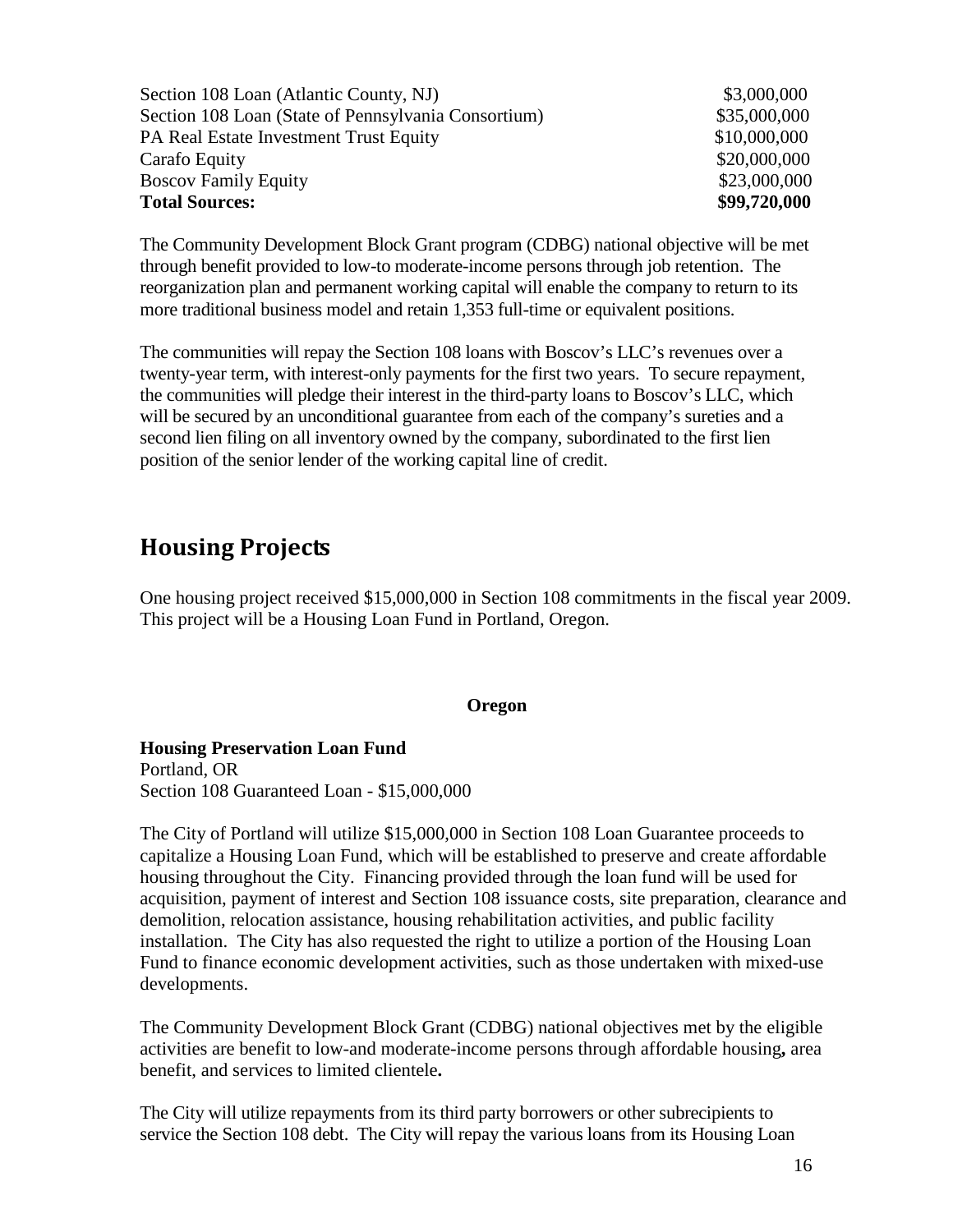Fund, generally over 20 year terms for each Housing Loan or Business Loan. The City will assign its interest in third party loans secured by liens on real property, personal guarantees, or other such collateral as may be required by HUD.

# **Public Facilities**

HUD approved a total of \$25,634,000 in Section 108 Loan Guarantee authority for eight public facilities projects. Guaranteed Loans between \$353,000 and \$14,000,000 were approved for communities to assist in financing a variety of public facility type projects.

# **California**



**Hagemann Farm Acquisition Project** Livermore, CA Section 108 Guaranteed Loan - \$1,800,000

The City of Livermore will use the Section 108 Guaranteed Loan proceeds to acquire a five acre parcel known as Hagemann Farm, which is located at 545 Olivina Avenue. Once acquired, the City intends to carryout site improvements that will remove barriers that restrict the mobility and accessibility of handicapped persons. The current tenant, Hoofprints on the Heart (Hoofprints), operates the Adaptive Riding Center, which provides horseback riding therapy and rehabilitation to disabled adults and children with various disabilities. The City will permit Hoofprints to remain on the property rent free as long as they continue to operate its adaptive riding program for disabled persons and meet the requirements of the Section 108 and CDBG programs. This will allow Hoofprints to expand its operations and continue to provide services to its clientele.

The City will use the Section 108 funds to acquire Hagemann Farm and for issuance costs associated with a Section 108 Public Offering. However, the City has indicated that if the estimated cost of acquiring the property and the issuance are less than estimated, they will use the remaining balance of Section 108 funds to assist with future site improvements. The project will meet the Community Development Block Grant (CDBG) national objective by benefiting low-to moderate-income persons on a limited clientele basis.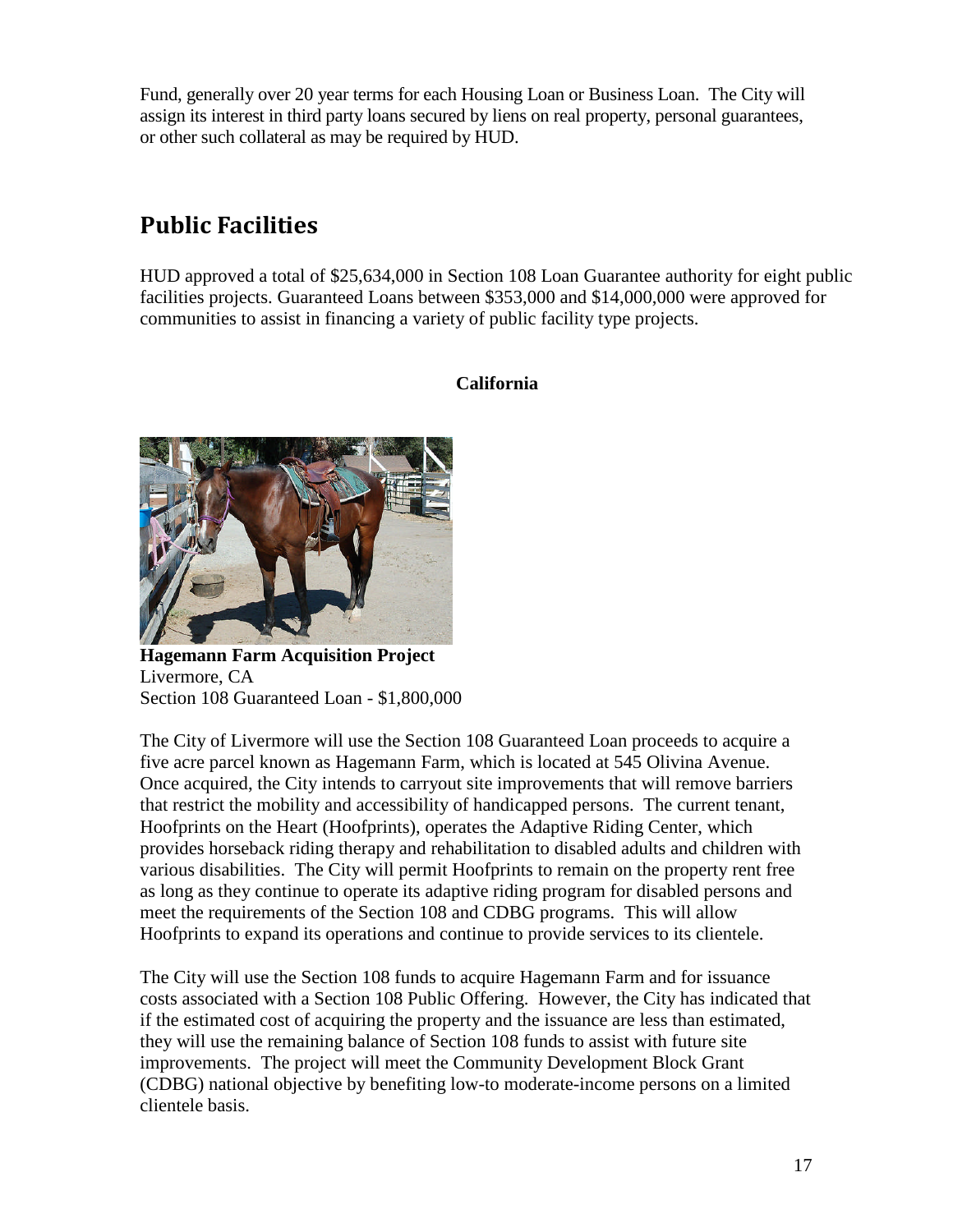The City is requesting a 20 year repayment term with interest only payments for two years. The City will use its CDBG funds to repay the Section 108 obligation and additional security will be provided in the form of a first lien on Hagemann Farm.



**Logan Heights Branch Library** San Diego, CA Section 108 Guaranteed Loan - \$353,000

The City of San Diego has requested an additional \$353,000 to complete the construction of the 25,000 square foot Logan Heights Branch Library. The project is situated on San Diego Unified School District property at 28<sup>th</sup> Street and Ocean Boulevard. Initial funding for the project was provided by the City through a \$3,030,000 Section 108 Loan Guarantee commitment issued on March 11, 2002. Since the initial loan commitment, there has been no change in the approved eligible activities, however, construction costs have increased approximately \$600,000 since the original estimate in 2002. In addition to Section 108 funds, the City has received \$5,359,724 in funding from a State Library Grant and \$150,000 from its City Capital Improvement Budget to finance the additional costs.

The Section 108 Loan Guarantee financing of eligible activities will meet the Community Development Block Grant (CDBG) national objective criteria for benefiting low-to moderateincome persons through area benefit. The area that the library will serve, which is primarily residential, consists of 18, 213 people, of which 14,961 (82%) are low-to moderate-income.

The City is requesting an eighteen-year repayment term with equal principal payments each year.

**Georgia**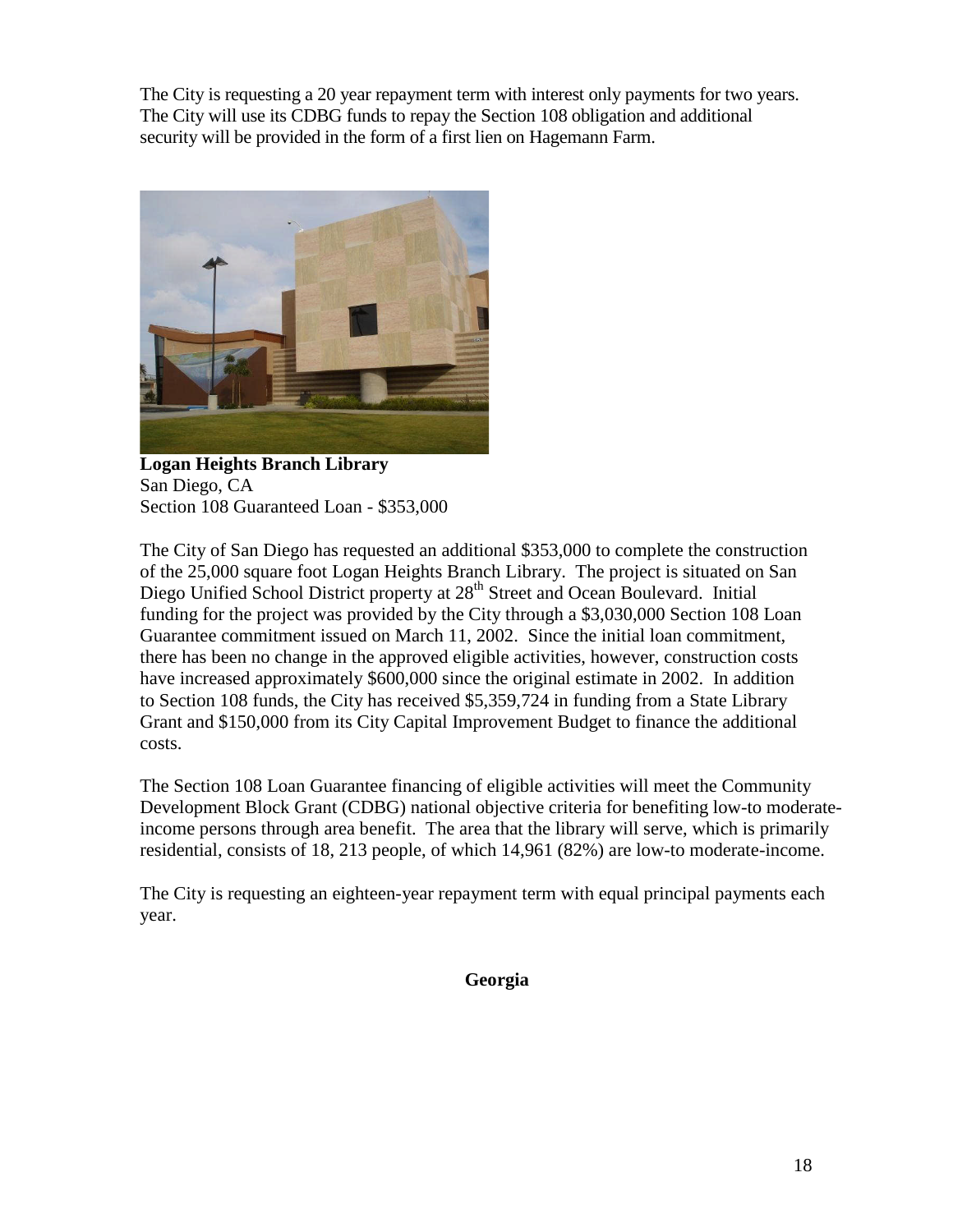

**North DeKalb Community Center, North DeKalb Community Center and Central DeKalb Senior Center** DeKalb County, GA Section 108 Guaranteed Loan - \$14,000,000

The County will utilize the Section 108 Loan Guarantee commitment in addition to \$3,600,000 in Community Development Block Grant (CDBG) funds to construct the following three public facilities in North, South and Central DeKalb County:

**(1) South DeKalb Community Center – (\$5,500,000).** This center will be located at 1931 Candler Road and is planned to be approximately 16,000 square feet. Adequate parking is a critical component given the number of older adults driving. The CDBG national objective for this project will be met by providing benefit to low-to moderate-income persons on an area basis. 54.9 percent of the residents in the service area will have low-to moderate-incomes.

**(2) North DeKalb Community Center – (\$3,500,000).** The original North Senior Center was located at Johnson Ferry Public Housing, but due to the redevelopment of the Johnson Ferry Complex, the North Senior Center had to be moved to a temporary space. DeKalb County has pursued purchasing a suitable site to accommodate the construction of a Community Center facility to serve the Chamblee and Doraville area. The center will be approximately 10,000 square feet. The CDBG national objective for this project will be met by providing benefit to low-to moderate-income persons on an area basis. 58.6 percent of the residents in the service area will have low-to moderate-incomes.

**(3) Central DeKalb Senior Center – (\$5,000,000):** The proposed center is located in the Toco Hill area and will be approximately 10,000 square feet. The CDBG national objective for this project will be met by providing benefit to low-to moderate-income persons on limited clientele basis.

Each facility is planned to have a commercial kitchen, meetings rooms, a computer lab, a fully equipped fitness room, court yards and sitting areas around the grounds. Services provided by all three centers will offer health/wellness programs, nutritional counseling, educational programs, community activities and limited transportation.

The source of repayment of the Section 108 loan will be prior and future CDBG entitlement grants and the loan will be repaid over a 20-year period. The County will pledge a first lien on land and improvements at each public facility site, which will be assigned to HUD as additional loan security.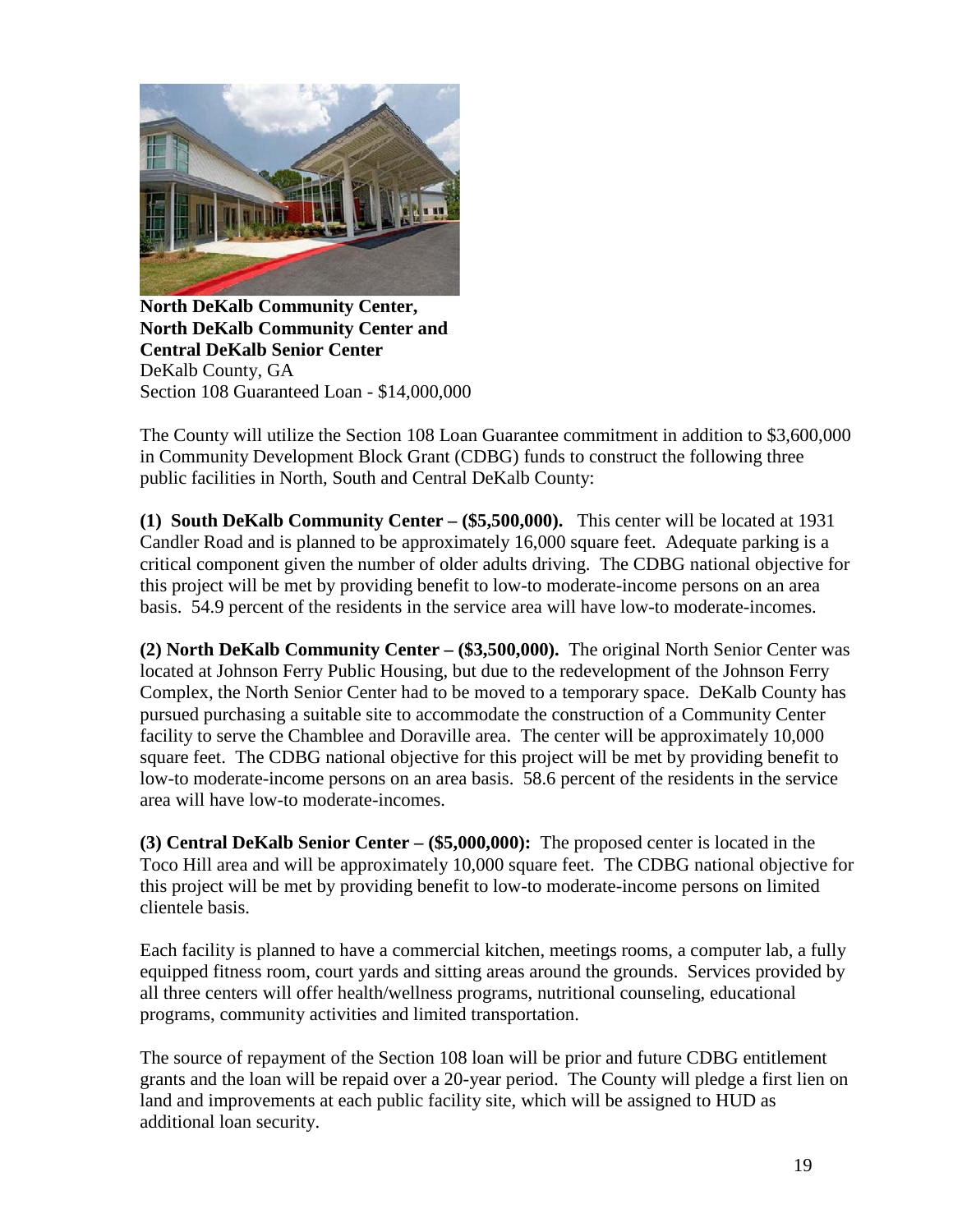## **Illinois**



**Community Counseling Center Construction** Madison County, IL Section 108 Guaranteed Loan - \$3,500,000

The County of Madison will relend proceeds from the Section 108 Guaranteed Loan commitment to the Community Counseling Center (CCC) to construct a new three-story, 35,000 square foot mental health center to replace an existing 20,000 square foot facility. Specifically, the project involves acquisition of real property, demolition of the existing building, site improvements, environmental remediation and construction of the new facility. CCC currently provides a broad range of mental health services to approximately 2,600 low-income Madison residents annually. These services include, but are not limited to, screening, assessment, counseling, psychiatric treatment, outpatient substance abuse treatment, 24-hour crisis intervention/suicide prevention and in-home services to senior citizens and their caregivers coping with depression and dementia. CCC anticipates that its capacity to service low-income persons will increase and that 30 new full-time equivalent jobs will be created over a three-year period.

In addition to the Section 108 proceeds, \$2,287,000 in CCC Funds, \$1,357,000 in Federal New Markets Tax Credit (NMTC) equity and \$995,000 in State NMTC will be used to fully finance the project. The project will meet the Community Development Block Grant (CDBG) national objective by benefiting low-to moderate-income persons on a limited clientele basis. The facility will be located in the City of Alton, but will serve the entire northern portion of Madison County, which has a low-income population of 44,045 people.

The County has requested a 20-year repayment term with interest only payment for the first three years. Revenues generated from the mental health center will be used to repay the obligation on the Section 108 loan. To secure repayment, the County will assign its interest in its loan to CCC, which will be secured by a first lien on the land and improvements.

## **Pennsylvania**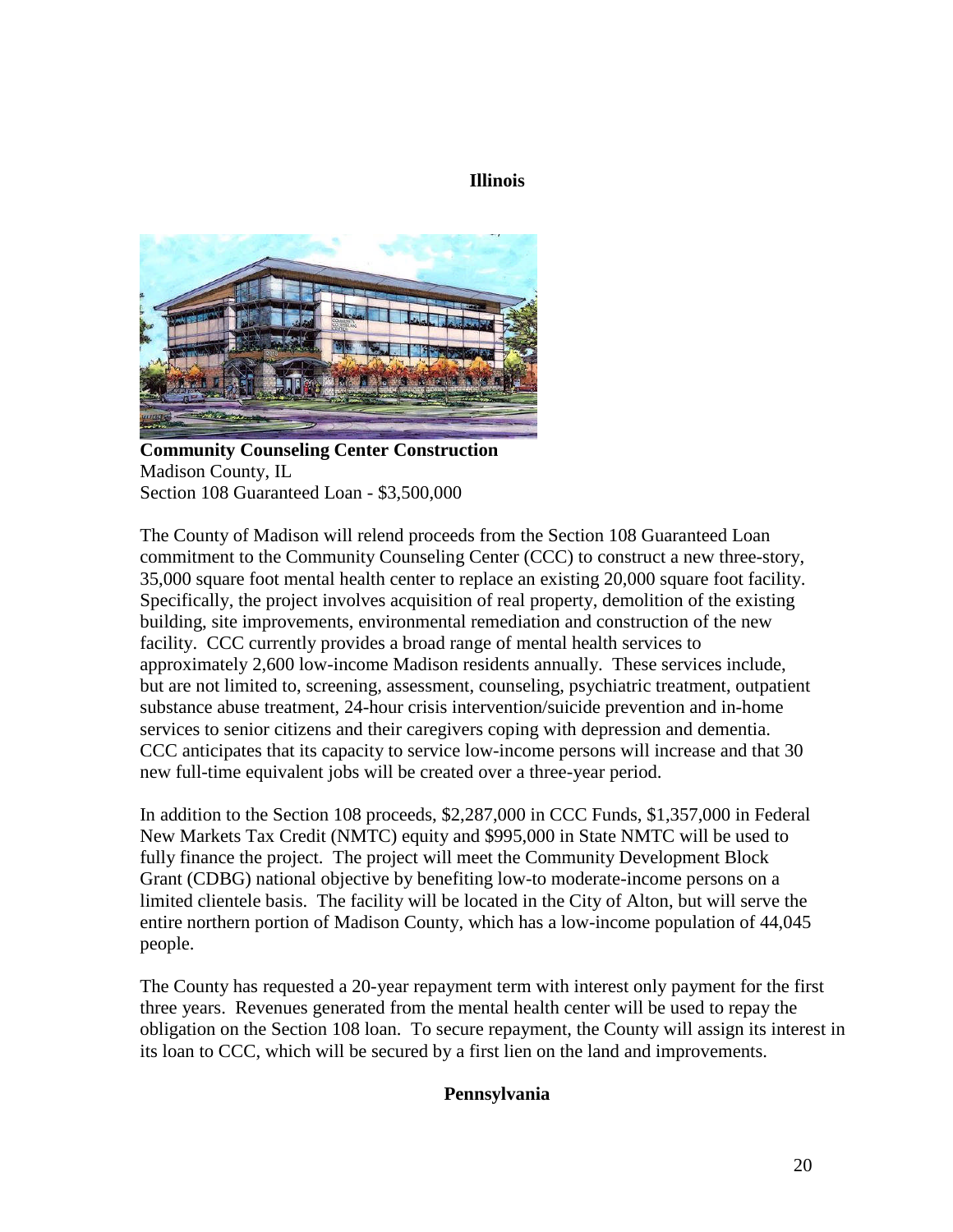## **Cumberland County Loan Pool**

Cumberland County, PA Section 108 Guaranteed Loan- \$560,000

Cumberland County will use the Section 108 Guaranteed Loan for the creation of a loan fund to assist non-profit developers construct or rehabilitate group homes throughout the County for adults that are severely mentally disabled. It is projected that four (4) loans in the maximum amount of \$140,000 per loan will be made to developers for acquisition of real property, demolition, rehabilitation of existing structures, site improvements or construction of new group homes.

The Community Development Block Grant (CDBG) national objective for the City's use of guaranteed loan funds is benefiting low- and moderate-income persons through limited clientele activities. The clients served by these homes will be mentally disabled adults.

The County will repay the Section 108 Guaranteed Loan over a 15-year term. The County's annual CDBG allocation will be used to make the loan repayments. In addition, the County will use program income generated from the projects for repayments. To secure repayment, the County will assign its interest in the third party loans secured by liens on the group homes for which the Section 108 funds are being used. Also, language will be included in the Contract for Loan Guarantee Assistance that permits HUD to use existing pledged grants to repay (or defease) the guaranteed obligation if HUD determines that the pledge of future Community Development Block Grant entitlement is insufficient collateral.

## **Rebuild York Initiative**

York, PA Section 108 Guaranteed Loan- \$2,530,000

The City of York will use the Section 108 Guaranteed loan for rehabilitation of twentytwo street segments and two public facilities: the Princess Street Center and the Eagle Fire Station. These projects are a part of the Rebuild York Initiative. The street reconstruction work includes base repairs, milling, overlay and related drainage improvements. The Princess Street Center, which primarily serves the West End neighborhood of the City, will undergo roof replacement and other rehabilitation. The former Eagle Fire Station will be converted to a community resource center to provide services to local residents. The building will undergo architectural improvements, major systems replacement, and handicapped accessibility improvements.

The Section 108 Guaranteed Loan will be used in conjunction with \$599,444 from the Pennsylvania Department of Transportation and \$699,853 from the Department of Public Works general fund for a total project cost of \$3,829,297.

The Community Development Block Grant (CDBG) national objective for the City's use of guaranteed loan funds is to benefit low- and moderate-income persons through area benefit. The City has provided income documentation for the service area for each of the street improvements and for the areas that will be served by the two community facilities.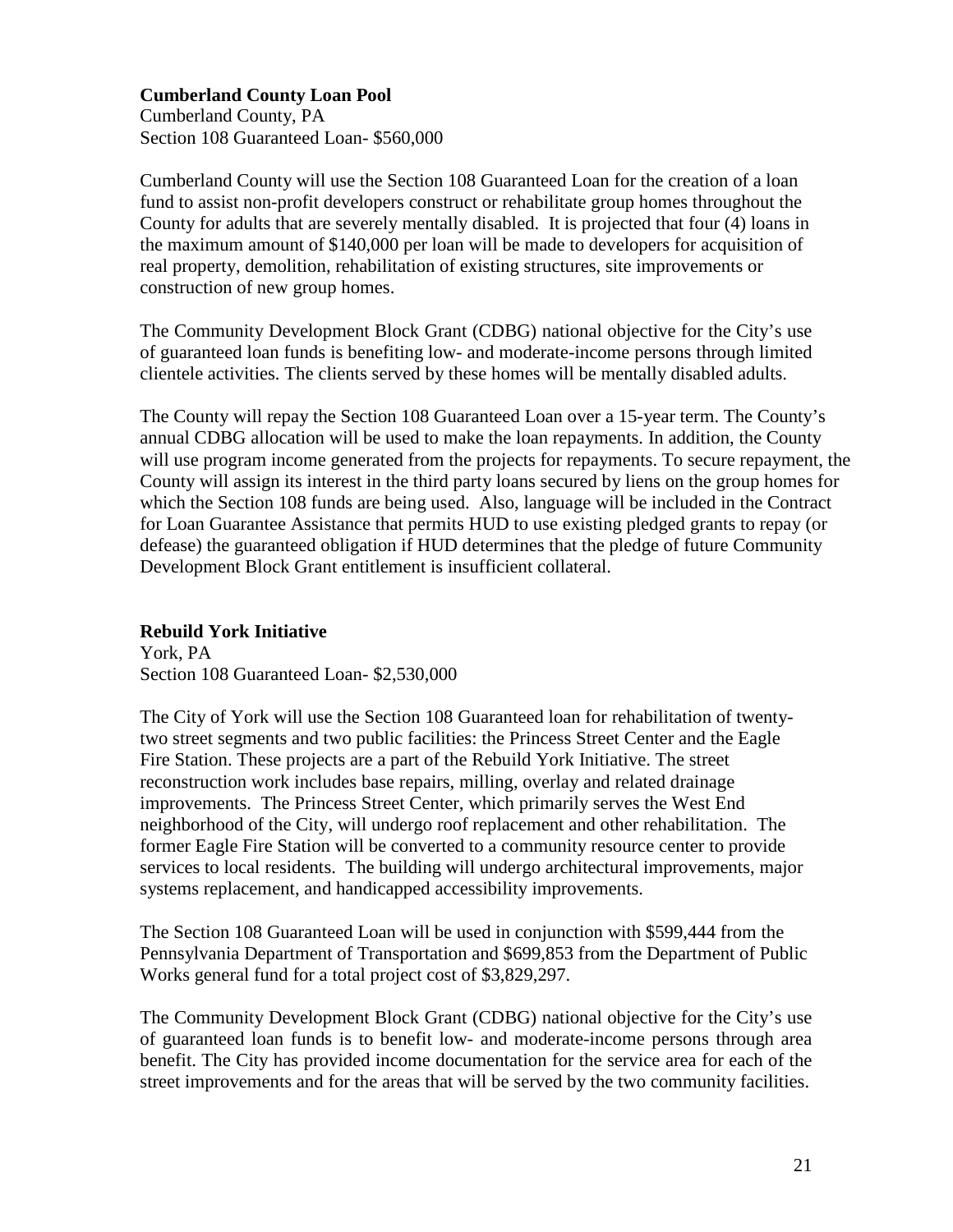The City will repay the Section 108 Guaranteed Loan over a 20-year period with interest only payments for the first 2 years. The City's annual CDBG allocation will be used to make the loan repayments. To secure repayment, the City of York will pledge its full faith and credit. In addition, the community agreed to allow HUD to use existing pledged grants to prepay (or defease) the Guaranteed Loan if HUD determines that the standard pledge of future Community Development Block Grant funds is insufficient to assure payment of amounts due.

#### **Tennessee**

#### **HOPE VI Acquit, Demolition and Rehabilitation**

Kingsport, TN Section 108 Guaranteed Loan- \$856,000

The City will use the Section 108 Guaranteed Loan to assist with the construction of a 10,000 square foot community center. The city will lend the loan to the Kingsport Housing Redevelopment Authority (KHRA) though a subrecipient agreement. The project involves demolition of existing structures and construction of the new center. The center will include the following: homeownership/supportive housing offices, multipurpose community room, classroom/learning center with computers, commercial style kitchen and food pantry, satellite office for Boys & Girls, Inc., AmeriCorps Office, Health & Wellness Center, and restrooms. The Center is part of the City's broader HOPE VI revitalization project and is intended to provide supportive service to low- and moderate-income persons within the service area.

In 2006, KHRA was award a \$11,900,000 HOPE VI grant to assist with the construction of 116 affordable housing units, which includes construction of 1) 38 homes - 30 single family detached home and 8 duplex units in the Riverview Neighborhood, 2) 24 single family detached home in the Sherwood/Hiwassee Neighborhood and 3) 54 senior units. All housing units will be occupied by low- and moderate-income persons. These housing units will be the predominate users of the center. In addition to the Section 108 Guaranteed Loan, KHRA will use \$1,270,310 in HOPE VI funds and \$502,181 in City funds for a total project cost of \$2,628,491.

The Community Development Block Grant (CDBG) national objective for the City's use of guaranteed loan funds is to benefit to low- and moderate-income persons on an area basis.

The City will repay the Section 108 Guaranteed Loan over a 20-year period with its annual CDBG allocation. To secure repayment, The City pledges revenues from its loan portfolios. In addition, the City has agreed to allow HUD to use existing pledged grants to prepay (or defease) the Guaranteed Loan if HUD determines that the standard pledge of future Community Development Block Grant funds is insufficient to assure payment of amounts due.

### **Texas**

**Producers Park & Rio Vista Park Project**